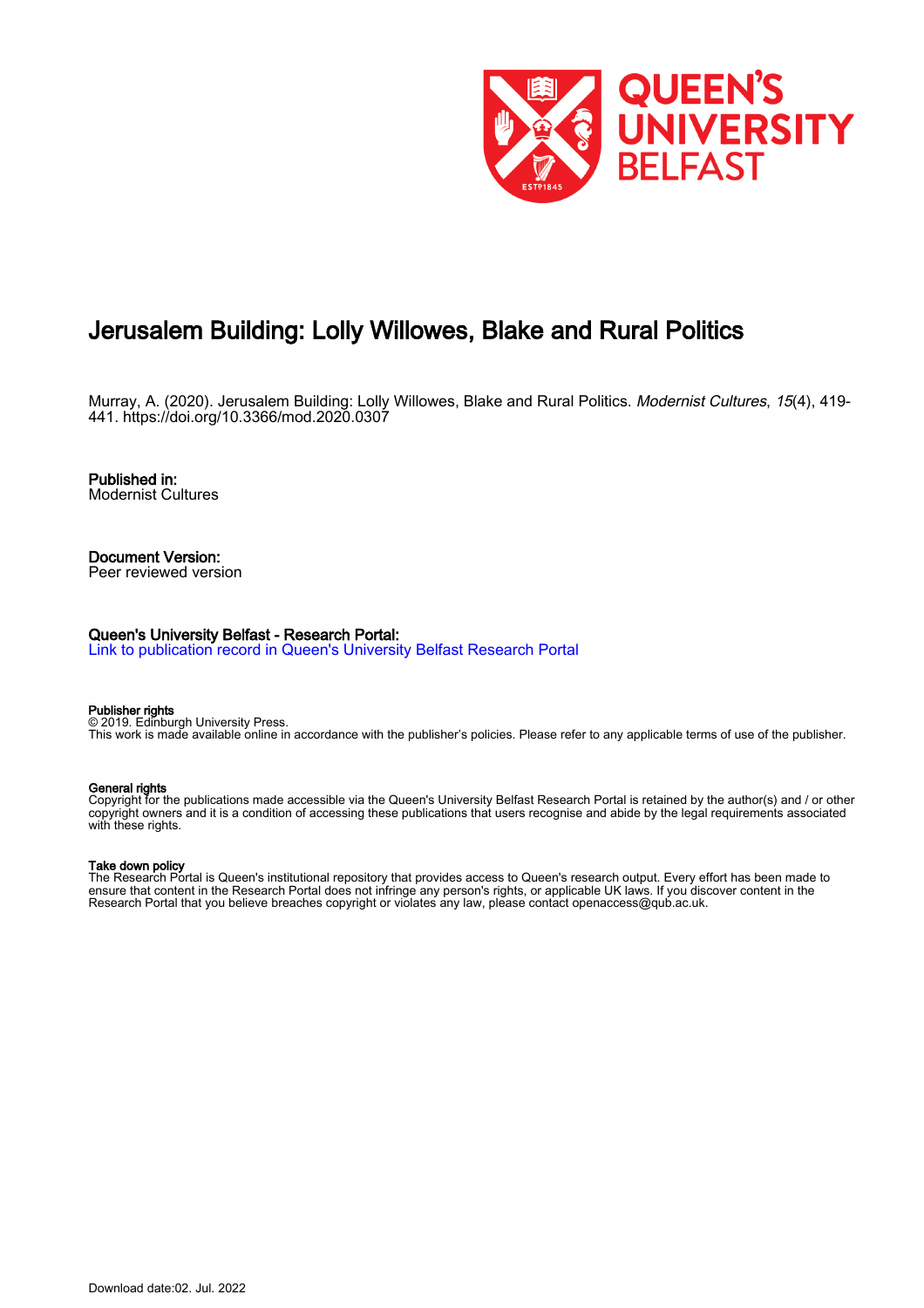# Title Page

Title: Jerusalem Building: Lolly Willowes, Blake and Rural Politics

# Author Details:

Dr Alex Murray Senior Lecturer in Modern Literature School of Arts, English and Languages Queen's University Belfast University Square Belfast, BT7 1NN Alex.Murray@qub.ac.uk

# Abstract:

Sylvia Townsend Warner's work is richly allusive, yet the precise purpose of her myriad references and echoes to earlier works of literature often remains opaque. This essay explores one particular intertext in her work from the 1920s: the poetry of William Blake. In her essays, poetry, and in particular Lolly Willowes (1926), Warner, I argue, attempts to liberate Blake from both jingoistic nationalism and from progressive improvement. It is in particular in the intertextual dialogue she opens up with rural preservationist J. W. Robertson Scott that we can see how Warner seeks to free Blake from those who believed that the Jerusalem could be literally built, rather than it being the preserve of an unfettered imagination. As I demonstrate, Laura Willowes has a series of Blakean epiphanies that allow her to become a critic of the materialism of modernity.

Keywords: Sylvia Townsend Warner, allusion, rural preservation, Romanticism, modernism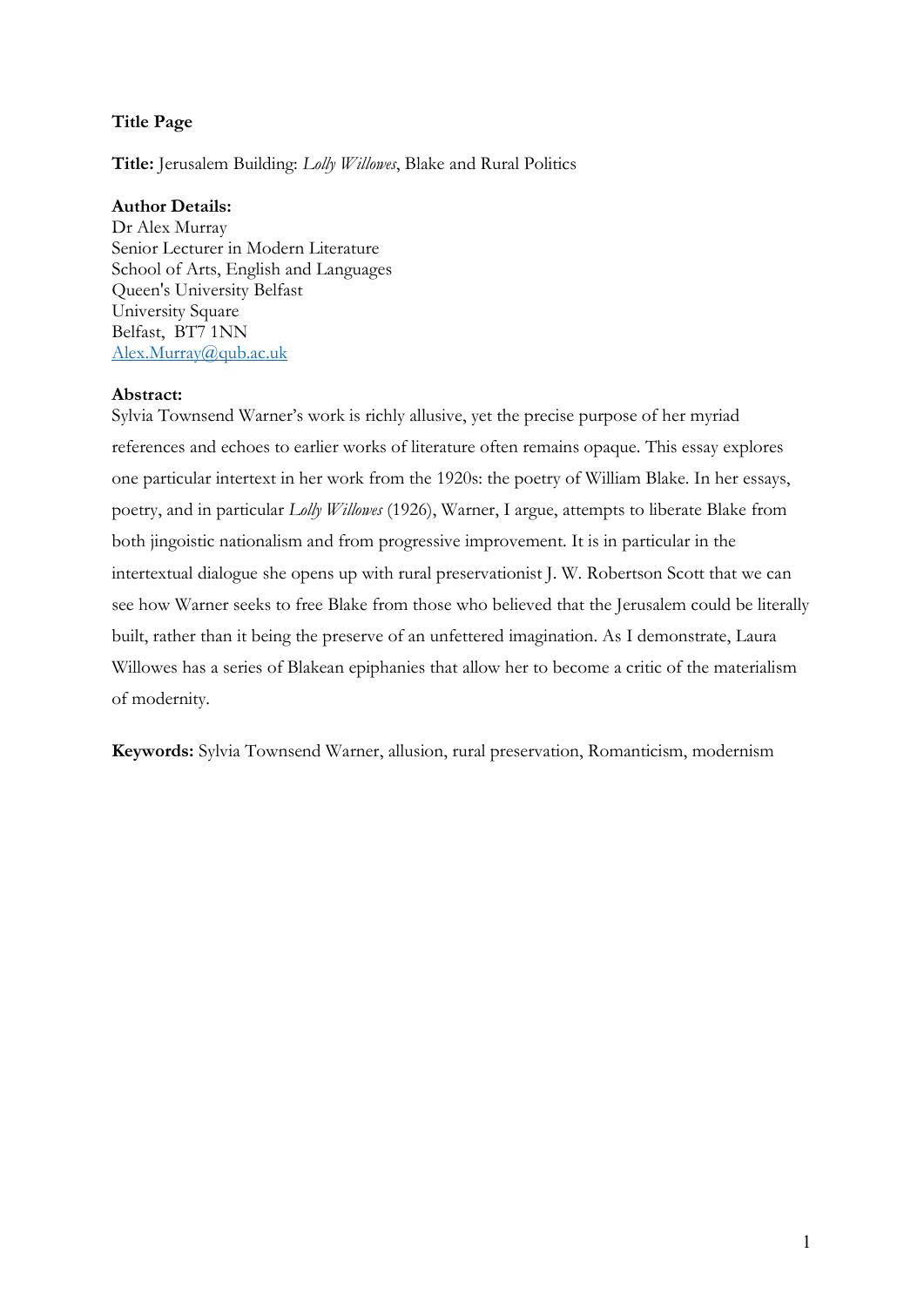### Jerusalem Building: Lolly Willowes, Blake and Rural Politics

As many readers have observed, Sylvia Townsend Warner's novel Lolly Willowes; or the Loving Huntsman (1926) is only superficially light and whimsical. Beneath its fantastical pastiche of Victorian realism there is a depth of allusion and reference that critics have only recently begun to explore in detail. As the best contemporary scholarship on the novel demonstrates, Warner's allusions are precisely located within broader political and philosophical debates.<sup>1</sup> Warner, as these critics have established, developed an explicitly political model of allusion. Moreover those references were by no means ahistorical or undertaken as simple homage, rather they aligned Warner with specific political debates of the interwar period. Charting the import of the full range of Warner's allusions in this novel is not my task here, but they include, among the most obvious examples, Daniel Defoe, John Milton, Samuel Taylor Coleridge, Sabine Baring-Gould, John Locke, and Victorian advice manuals (Enquire Within Upon Everything). There is, however, one repeated reference throughout the novel that, I will argue, opens up the politics of the text in different directions, towards debates about the nature of rural community in the 1920s. Jennifer Poulos Nesbitt argues that 'as the plot of Lolly Willowes progresses, England's spaces are also replotted in response to Laura's broadening political perspective', and that this necessitates a rejection of the ways in which 'an ideology of place' is 'naturalized through historical and literary precedent'.<sup>2</sup> Key to that precedent is Warner's interest in the poetry of William Blake. In the year after Lolly Willowes was published, Warner, in a short essay, staged her own intervention in debates around the reception and appropriation of Blake's poetry. Warner identifies herself as an adherent to a Blakean antinomianism, echoing his critique of the materialism and conformity of modernity.

The poetry of William Blake appears at decisive moments in Warner's novel, in particular moments when Laura happens upon the secret and mystery of her self-realization. Yet this is not merely an attempt to frame Laura's quest for self-knowledge as Romantic individualism. Rather,

<sup>1</sup> For instance, Mimi Winick has examined how the novel opens up a dialogue with Margaret Murray's work of 'fantastic scholarship,' The Witch-Cult in Western Europe (1921), to explore enchantment as a feminist condition, while Jacqueline Shin has demonstrated the novel engages in a 'female appropriation and dispossession of male art,' in particular that of Henry Fuseli. See Mimi Winick. 'Modernist Feminist Witchcraft: Margaret Murray's Fantastic Scholarship and Sylvia Townsend Warner's Realist Fantasy.' Modernism/modernity 22, no. 3 (2015): 565-592. <sup>2</sup> Jennifer Poulos Nesbitt, 'Footsteps of Red Ink: Body and Landscape in "Lolly Willowes",' Twentieth Century

Literature 49, no. 4 (2003): 449-71.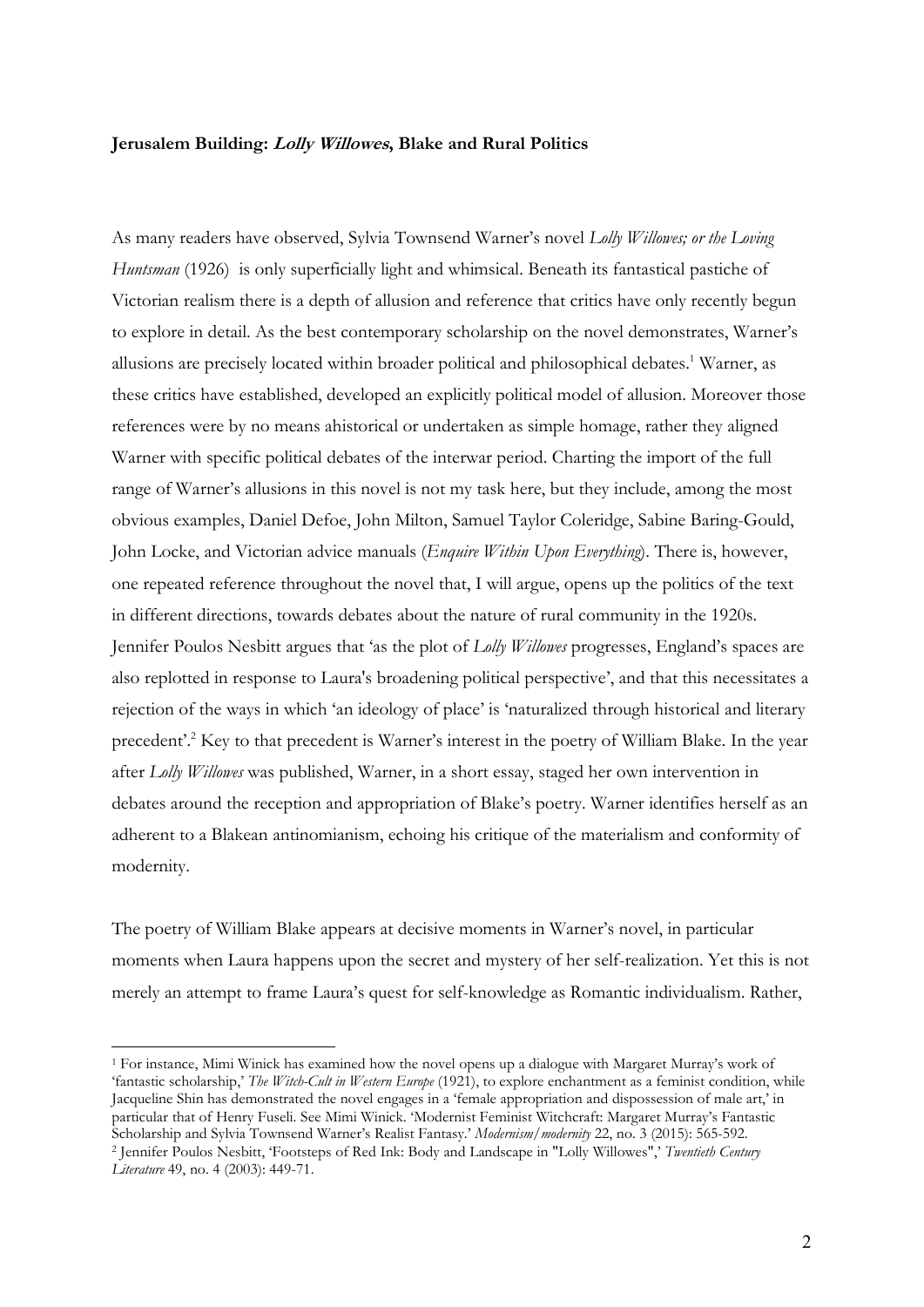as I will demonstrate here, the references to Blake are part of a complex dialogue with the proponent of countryside transformation, J. W. Robertson Scott. Laura, like Warner herself, was part of a wave of reverse migration from the city to the country that was particularly freighted in this period, and throughout her career she attacked the cliched pastoral modes of representing the rural and urban divide. David James has argued that Warner's Summer Will Show (1936) was part of a broader development amongst women writers of the 1930s to 'discredit the equation of regional prose with transparent or unreflective realism'.<sup>3</sup> That novel's challenge to a particularly artless regional literature was prefigured, as I will demonstrate, by the ways in which Warner reflects in Lolly Willowes on the relationship between the country and the city.

At a very literal level Lolly Willowes is a bi-located novel, and there is within it a reflection on the relationship between country and city. It was a relationship that Warner had cause to reflect upon in the 1920s as she began to bi-locate her own life, living primarily in Bayswater but being drawn to the provinces, having short breaks in Essex, Oxfordshire and elsewhere before buying the late Mrs Green's cottage in Chaldon Herring in 1930. As this essay demonstrates, Lolly *Willowes* engages – if obliquely – with debates in the 1920s on the relationship between the country and the city, in the light of which Laura's relocation to Great Mop becomes freighted with even greater significance. Mapping the references to Blake in the novel offers a vision of Laura's self-realization as a critique of the countryside movement of the period which believed a Blakean new Jerusalem could take the form of functioning privies rather that spiritual renewal.

Warner's turn to Blake to articulate her ideal of rural self-emancipation sits somewhat uncomfortably with recent scholarship on regional and rural modernism. Neal Alexander and James Moran have attempted to renovate regional modernism by destabilising the urban-centric view of modernism that equates the metropolis with cosmopolitan internationalism, dismissing the regions as backward, conservative, and oppressive places from which any progressive artist would want to escape. As they note, many modernists retreated to the regions, taking advantage of modern communication technology and transportation to connect the periphery with the centre. 'In such instances of regional modernism,' they note, 'an internationalist or cosmopolitan sensibility arises, paradoxically, from situations and contexts that are distinctively local or provincial.'<sup>4</sup> Internationalising the provincial is one means of refusing the association of the

<sup>3</sup> David James. 'Realism, Late Modernist Abstraction, and Sylvia Townsend Warner's Fictions of Impersonality.' Modernism/modernity 12, no. 1 (2005): 111-131, 113. Italics in original.

<sup>&</sup>lt;sup>4</sup> Neal Alexander and James Moran, 'Introduction: Regional Modernism' Regional Modernisms, eds. Neal Alexander and James Moran (Edinburgh, Edinburgh University Press, 2013), 1-20, 2.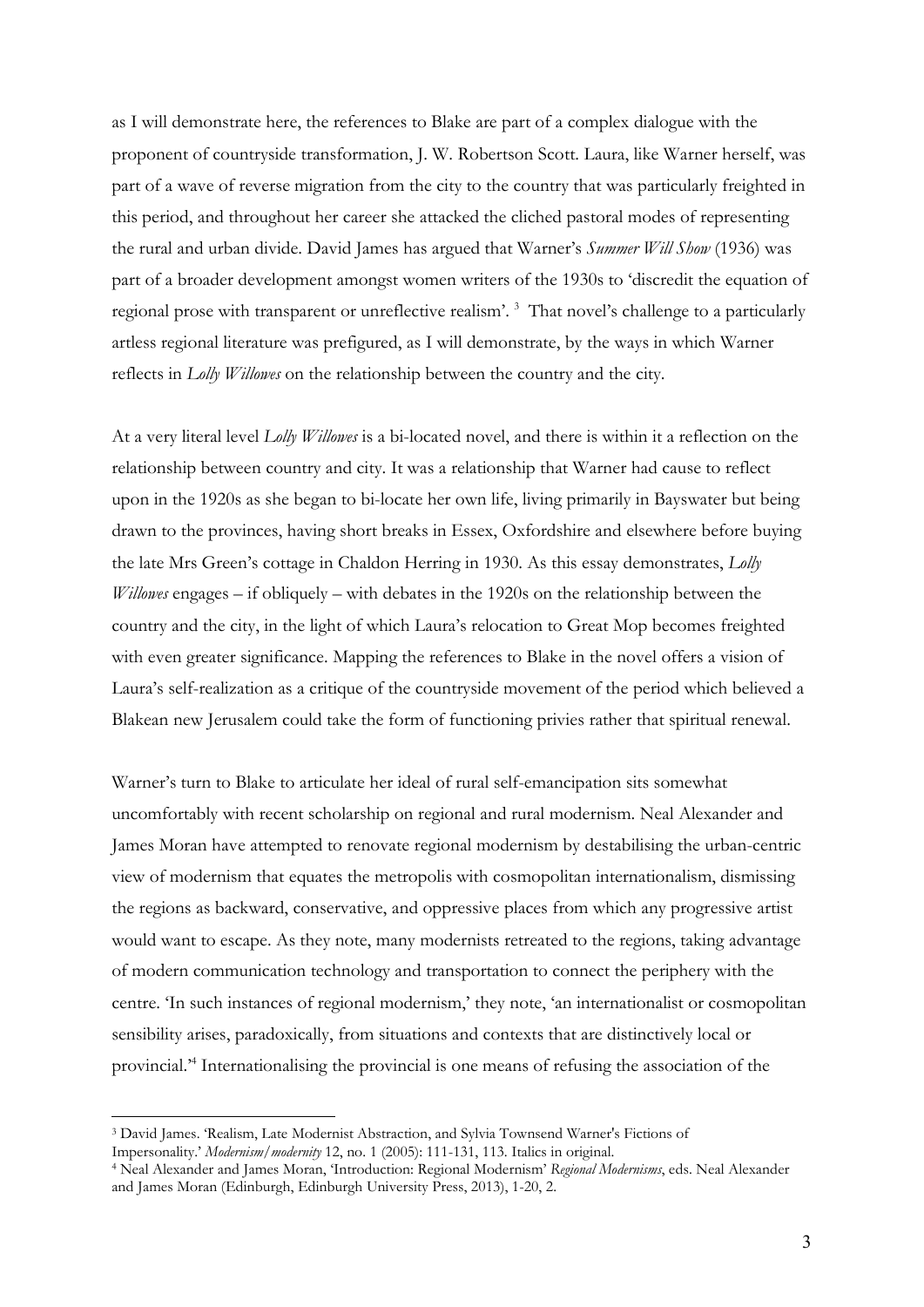regions with tradition and nostalgia, but it can work to reinstate cultural binaries, the regional being only redeemed by the presence of modernism. As Kristin Bluemel Michael McCluskey have recently argued, the 'modernists countryside' is only a 'small part' of the larger picture of rural modernity in Britain where 'rural regions, communities, classes, and figures can originate and sustain histories of and criticism on modernity and the modern'.<sup>5</sup> The very construction of the 'apparent disconnection' between rural life and modernity is, according to Dominic Head, 'in *itself*, a response to modernity rather than a refusal to engage with it'.<sup>6</sup> Lolly Willowes sits uncomfortably alongside these attempts to trouble the seeming incompatibility of modernism and the rural. Warner, rather than embracing the modernity of Robertson Scott's rural activism, critiques it. Where other writers may have brought internationalist and cosmopolitan sensibilities to rural Britain, Warner celebrates William Blake whose poetry and art was routinely dismissed and derided by modernists. Laura Willowes's rural Blakean epiphanies are a return to a Romantic aesthetic that is seemingly at odds with modernism.

#### Blake and Cultural Politics

-

The status of William Blake's poetry in the first half of the twentieth century was fiercely contested as his work became co-opted by both patriots and liberal reformers, while modernists lamented Blake's intense individualism and want of formal control.<sup>7</sup> Warner's surprising turn to Blake places her at odds with many modernist writers for whom he was anathema. It is impossible not to view Blake through the lens established for us by the aesthetes who recovered and popularised his work in the second half of the nineteenth century, in particular Dante Gabriel Rossetti, Algernon Charles Swinburne, and then later William Butler Yeats. The Blake that these critics produced through editions and commentary was characterised by 'impressionism' and 'brilliant mystifications,' according to Deborah Dorfman.<sup>8</sup> The association of Blake with the excesses of late-Victorian aesthetic appreciation goes some way to explaining the modernist wariness of Blake. For a painter like Clive Bell, Gillespie explains, Blake's great error was 'to see the natural world as an obstacle to spiritual truths.'<sup>9</sup> As Blake had written in a volume of Wordsworth's poetry, in response to the fragment 'Influence of Natural Objects':

<sup>&</sup>lt;sup>5</sup> Kristin Bluemel Michael McCluskey, 'Introduction' Rural Modernity in Britain: A Critical Intervention, eds. Kristin Bluemel Michael McCluskey (Edinburgh: Edinburgh University Press, 2018), 2.

<sup>&</sup>lt;sup>6</sup> Dominic Head, Modernity and the English Rural Novel (Cambridge: Cambridge University Press, 2017), 1.

<sup>&</sup>lt;sup>7</sup> For an overview see Edward Larrissy, Blake and Modern Literature (Basingstoke, Palgrave, 2006).

<sup>&</sup>lt;sup>8</sup> Deborah Dorfman, *Blake in the Nineteenth Century* (New Haven: Yale University Press, 1969), 228.

<sup>&</sup>lt;sup>9</sup> Diane F. Gillespie, 'Blake and Bloomsbury: Mental Warfare' English Literature in Transition, 1880-1920 33.1 (1990), 5-28.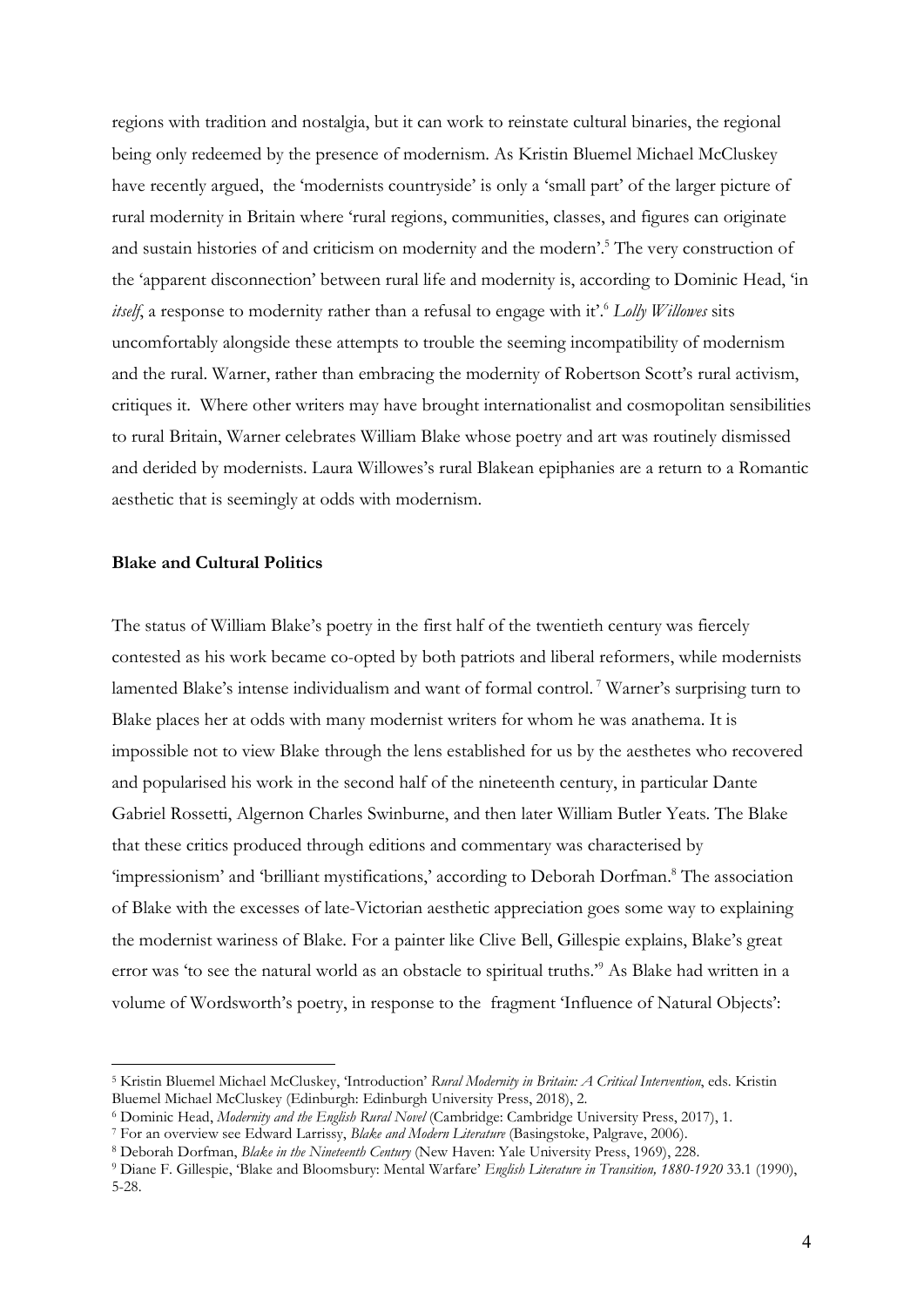'Natural objects always did and now do weaken, deaden, and obliterate imagination in me Wordsworth must know that what he/ Writes Valuable is Not to be found in Nature'.<sup>10</sup> This rejection of the objective world meant, for the influential art critic Roger Fry, that Blake represented everything that was lacking about English visual art. Musing on an exhibition of early illuminated English manuscripts at the Burlington Fine Arts Club in 1908, Fry claimed that:

the Apocalyptic artists allow the drawing to pass outside its proper boundaries as the caprice of their rapidly recorded visions directs. One seems before some of these strange and fantastic improvisations to recognize already the ancestry of William Blake, and to note the characteristic of English figure design, its visionary, capricious and intensely individual character, together with its want of the plastic and constructive sense.<sup>11</sup>

The intense individualism of Blake was anathema to the impersonal, formalist, and abstract principles that Fry would so famously express in *Vision and Design* (1920). Fry was insistent that the artist's role was to translate chaos into harmony, to impose order and form: 'Almost any turn of the kaleidoscope of nature may set up in the artist this detached and impassioned vision, and, as he contemplates the particular field of vision, the (aesthetically) chaotic and accidental conjunction of forms and colours begins to crystallise into a harmony'.<sup>12</sup> But Blake's painting was as far from detached and impassioned as possible, 'marred', according to Fry, 'by a certain incoherence and want of reasonable co-ordination'.<sup>13</sup> Colin Trodd has gone as far as to suggest that Fry was singlehandedly responsible for Blake's 'repudiation' amongst the more radical artists of Britain between 1900 and 1930, seeing it as the epitome of an 'anti-classical weakness at the centre of British art'.<sup>14</sup>

It was T.S. Eliot who, in 1920, offered the most influential literary dismissal of Blake in the interwar period, counselling against viewing Blake as 'a naïf, a wild man, a wild pet for the supercultivated'. Yet Eliot refused to celebrate Blake's work as strange or exceptional, for it possessed 'the unpleasantness of great poetry'. Blake had, Eliot would declare, 'by some

<sup>&</sup>lt;sup>10</sup> William Blake, Complete Poetry and Prose ed. David V. Erdman (Berkley, CA: University of California Press, 1982), 665.

<sup>&</sup>lt;sup>11</sup> Roger E. Fry 'English Illuminated Manuscripts at the Burlington Fine Arts Club' The Burlington Magazine for Connoisseurs, Vol. 13, No. 65 (Aug., 1908), 261-273, 268.

<sup>&</sup>lt;sup>12</sup> Roger Fry *Vision and Design* (London: Chatto & Windus, 1920), 33-4.

<sup>&</sup>lt;sup>13</sup> Roger E. Fry, 'Three Pictures in Tempera by William Blake' The Burlington Magazine for Connoisseurs, Vol. 4, No. 12 (Mar., 1904), pp. 204-211, 205.

<sup>&</sup>lt;sup>14</sup> Colin Trodd, *Visions of Blake: William Blake in the Art World 1830-1930* (Liverpool: University of Liverpool Press, 2012), 464-5.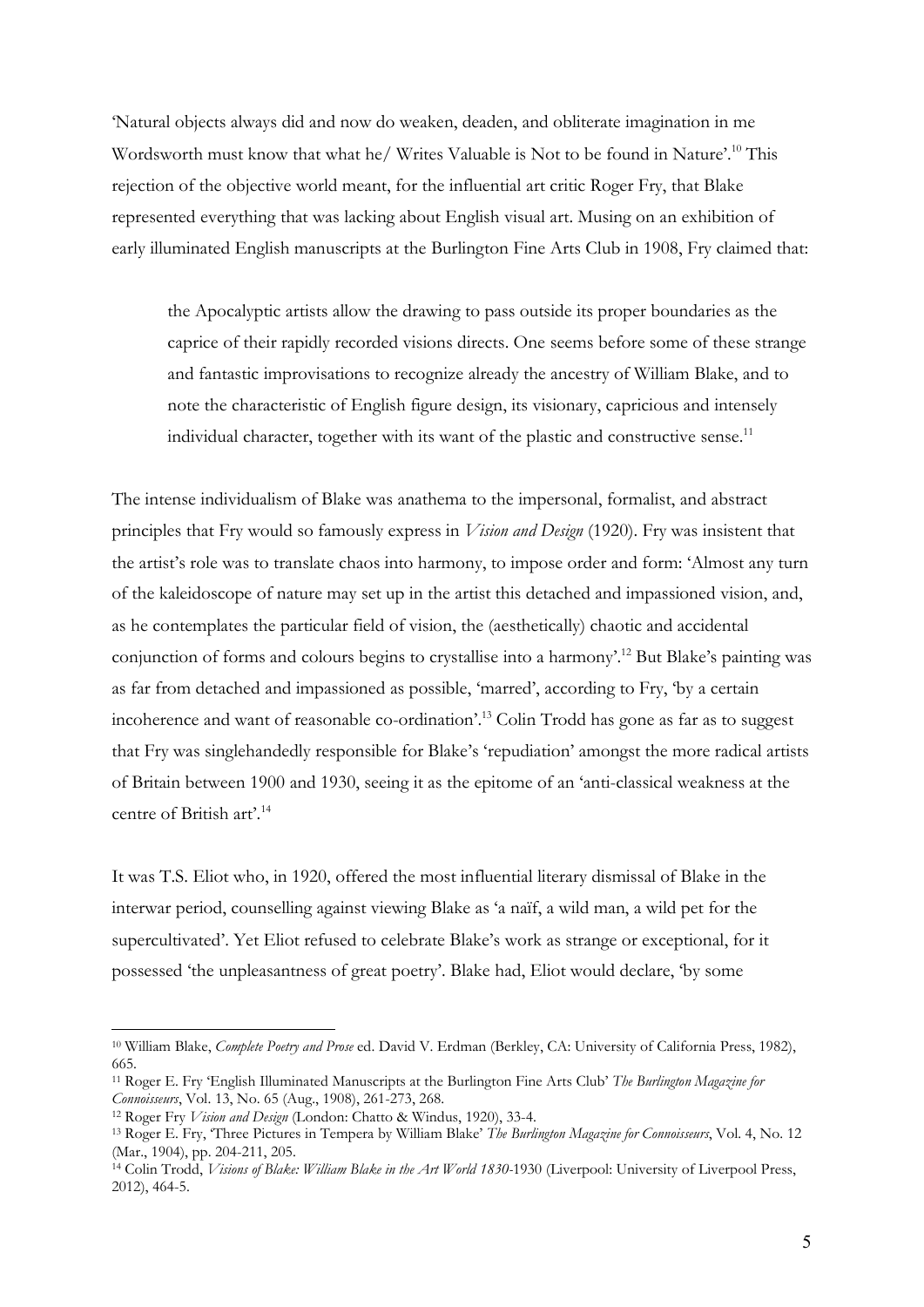extraordinary labour of simplification' managed to 'exhibit the essential sickness or strength of the human soul'. Blake was lucky to have escaped a formal education, his interest in literature and painting uncorrupted by the expectations of society; Eliot, in a somewhat backhanded compliment, compared his work to 'an ingenious piece of home-made furniture'. Eliot admired the earlier and shorter poems, namely Songs on Innocence and of Experience (1794), and those in the 'Rossetti Manuscript', but he was not, unlike Warner, enamoured with the long visionary poems. These revealed what Eliot perceived to be the central flaw of Blake's poetic, namely the preponderance of philosophical speculation over the music of poetry: 'Blake was endowed with a capacity for considerable understanding of human nature, with a remarkable and original sense of language and the music of language, and a gift of hallucinated vision. Had these been controlled by a respect for impersonal reason, for common sense, for the objectivity of science, it would have been better for him.'<sup>15</sup> The lack of control in Blake's visionary poetic made him incompatible with the 'impersonal theory of poetry' that Eliot would famously outline in 'Tradition and the Individual Talent' (1919).<sup>16</sup> Yet, as Alexandra Harris has intimated, there was another, 'romantic' strain of modernism in the inter-war period that was far from hostile to Blake, with a painter such as John Piper celebrating Blake's work as offering a 'fullness' that escaped the abstract or surrealist artist.<sup>17</sup>

If modernists were, on the whole, haughty in their dismissal of Blake's want of impersonality and lack of formal coherence, a jingoistic nationalist culture had no such problems with the visionary poet's work. While they were far from rigorous or expansive in their reading of Blake, nationalists were more than happy to appropriate elements of his poetry to incorporate into the cultural fabric of monarchy and empire. In 1915 the Fight for Right Movement was established by Francis Younghusband to foster support for the nation's war effort. For an early meeting of the movement the Poet Laureate Robert Bridges suggested that Hubert Parry set the Preface to Blake's Milton to music. That poem, 'And did those feet in ancient time' (commonly now known as 'Jerusalem'), once set to music immediately took on a life of its own, adopted by the National Union of Women's Suffrage Societies as the Women Voter's Hymn. In 1922 Elgar gave Parry's setting a far more elaborate orchestration, and it is that version that ended up in the latetwentieth century as an alternative national anthem. The poem, now deracinated from the

<sup>&</sup>lt;sup>15</sup> T.S. Eliot, 'Blake' The Sacred Wood. 1921.

<sup>&</sup>lt;sup>16</sup> T. S. Eliot, 'Tradition and the Individual Talent' in *The Sacred Wood: Essays on Poetry and Criticism* (London: Metheun, 1972), 47-60, 53.

<sup>&</sup>lt;sup>17</sup> Alexandra Harris, Romantic Moderns: English Writers, Artists and the Imagination from Virginia Woolf to John Piper (London: Thames & Hudson, 2010), 33;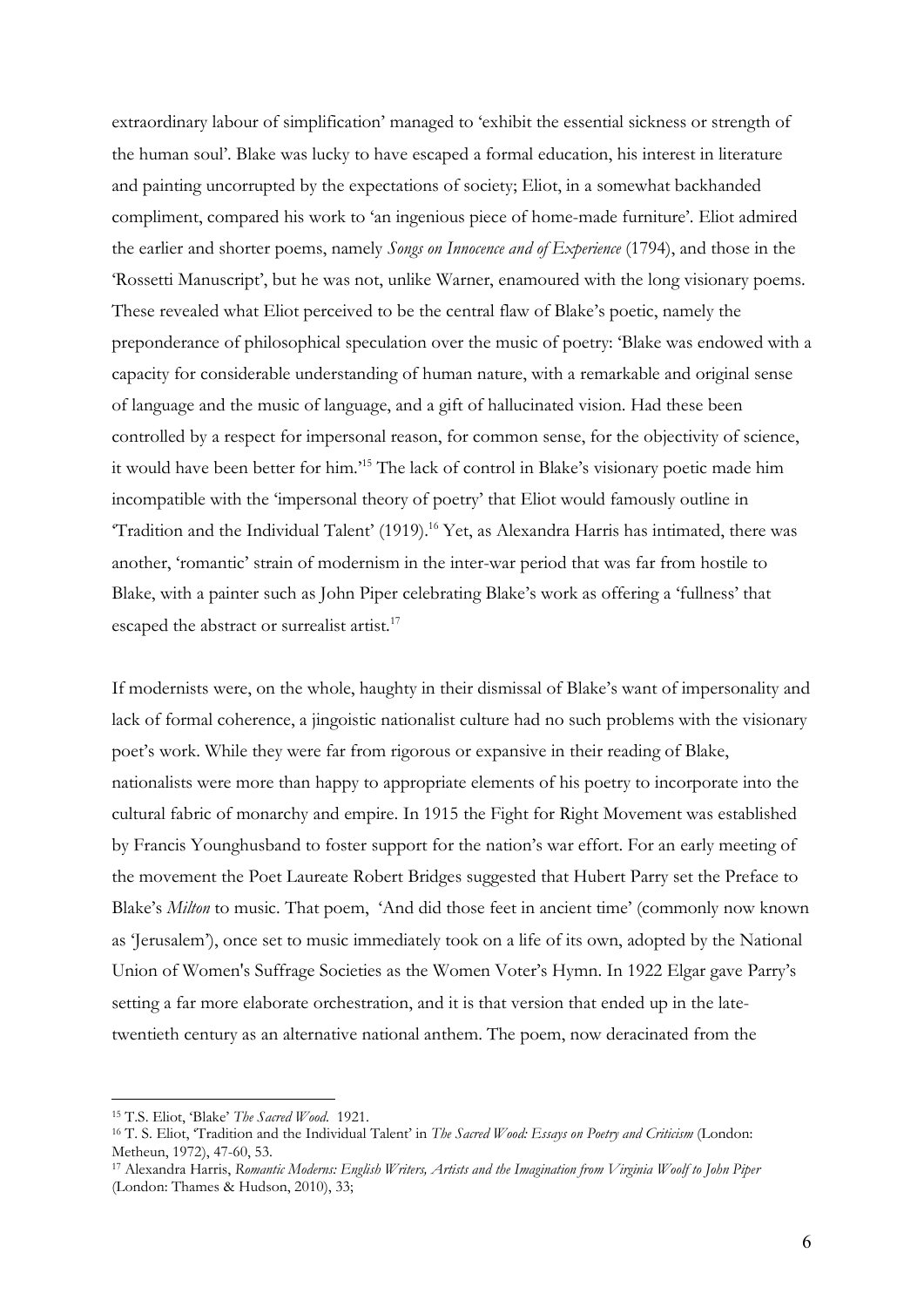idiosyncratic symbolism of Blake's illuminated manuscript, transformed into a celebration of patriotism, the last stanza taken up as an invitation to national self-realization:

I will not cease from Mental Fight, Nor shall my Sword sleep in my hand: Till we have built Jerusalem, In Englands green & pleasant Land.<sup>18</sup>

The poem, as Shirley Dent has explored, was now easily appropriated not merely by conservative jingoists, but by anti-Semites and fascists. As early as 1917 John H. Clarke used the poem in The Call of the Sword to justify the violent expulsion of 'the alien Enemy, alien Usurer, alien Intriguer'.<sup>19</sup> Yet as Michael Ferber notes the poem is both evocative and ambiguous enough that 'its wonderous claim that Jerusalem can be built or rebuilt here in England make it seem both patriotic and revolutionary, and even restorationist'.<sup>20</sup> Accordingly it was taken up by both left and right in the period, a rallying cry for both progressive internationalism and old-fashioned conservatism, a bifurcated reception that continues to this day. It was certainly this context that irked Sylvia Townsend Warner and, I argue, lies behind her attempt to develop an alternative Blakean vision of individual self-realization in Lolly Willowes.

Less than a year after Lolly Willowes reached the reading public, Warner published a short essay, 'The Inspired Old Bustard: William Blake 1757-1827 in Time and Tide (August 1927) in which she took issue with what she perceived as both the domestication and militarization of Blake's work. She takes aim initially at Blake's well-meaning, but over-bearing patron William Hayley, but it is that 'tribe of little Hayleys, who for the last twenty-five years and more have been pilfering the bustard's feathers to line their own nests' that she is prepared to 'roar very loud indeed against'. She had in mind a most specious specimen of Blake enthusiast that she had recently encountered while visiting the Centenary Exhibition of Blake's art at the Burlington Fine Arts Club. This woman positively gushes over Blake: 'Such a wonderful poem this! Such a favourite of mine! I quoted it in my little private Anthology of Comfort I made during the war'.<sup>21</sup> Warner was aggrieved

<sup>-</sup><sup>18</sup> William Blake, 'Milton' Complete Poems Ed. Alicia Ostriker (London: Penguin, 1977), 514.

<sup>19</sup> John H. Clarke, as quoted in Shirley Dent, ' "Though readst white where I readst black": William Blake, the Hymn "Jerusalem", and the Far Right', Re-envisioning Blake, eds Mark Crosby, Troy Patenaude, and Angus Whitehead (Basingstoke: Palgrave Macmillan, 2012), 48-62, 59.

<sup>&</sup>lt;sup>20</sup> Michael Ferber, 'Blake's "Jerusalem" as a Hymn', Blake, An Illustrated Quarterly, 34.3 (Winter 2000/1) 82-94, 86. <sup>21</sup> Sylvia Townsend Warner, 'The Inspired Old Bustard' With The Hunted: Selected Writings ed. Peter Tolhurst

<sup>(</sup>Norwich: Black Dog Books, 2012), 186-8, 187.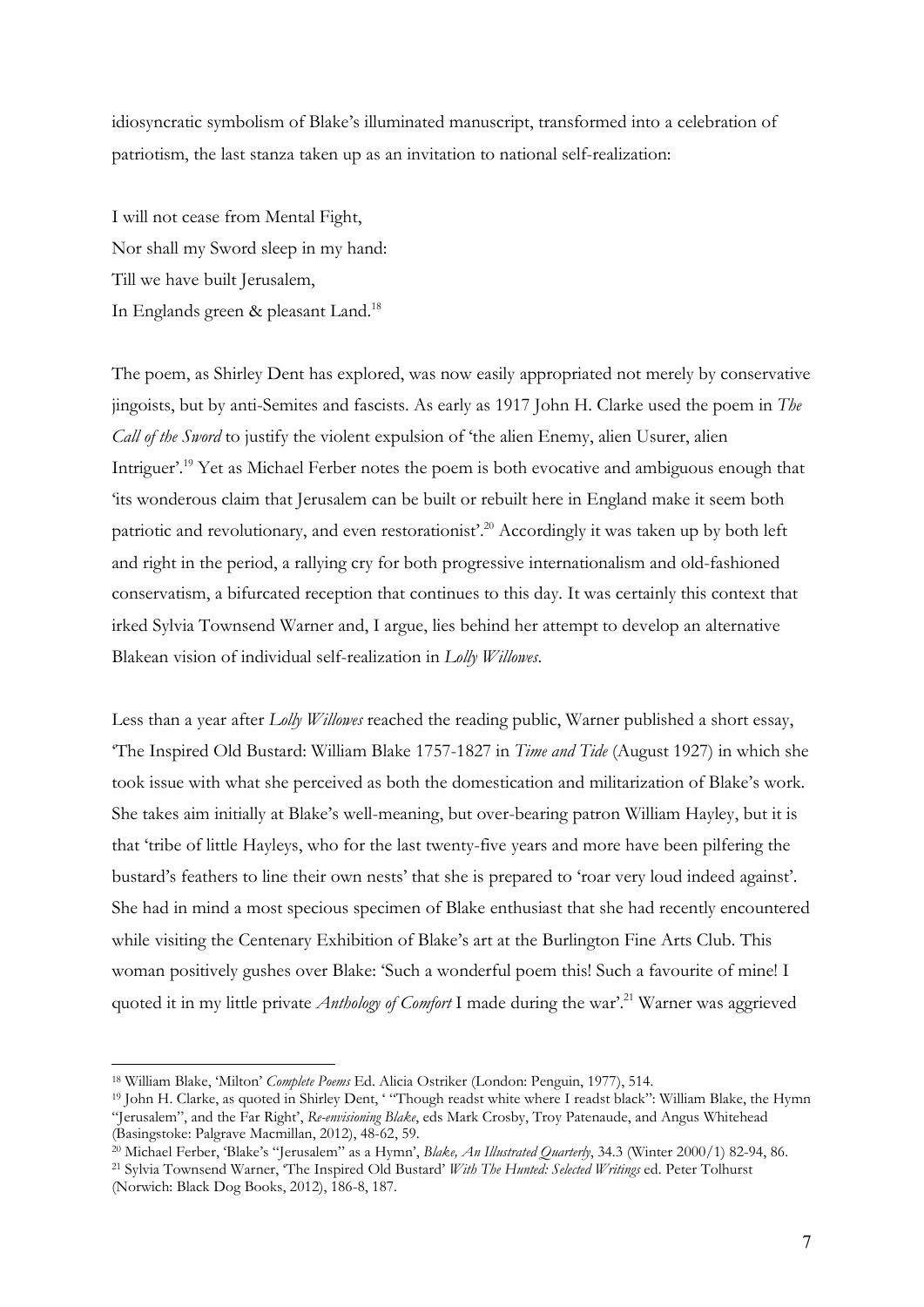that Blake's poetry had become so easily absorbed in to a sentimental culture: 'Blake's poetry was never intended for use as private poultices'. Yet it was not condemning Blake to mere sentimentalism that Warner took issue with, but rather his co-option in to militaristic nationalism:

He whose tears were an 'intellectual thing' shed them that they might scorch the brain, and rouse it to thought; he did not shed them for an irrigation system that should rear crops of mustard and cress on mental flannel – mustard and cress that would come in nicely for afternoon tea. Nor did he mean his poems to be seized upon as conveniently undenominational hymns, to be taught to defenceless school-children and sung on Empire Day. When Blake speaks of building Jerusalem he does not refer to the establishment of forced, native labour in African colonies. Neither does he refer to Welwyn Garden City.<sup>22</sup>

Warner's targets here are sharply observed and offer a clear sense of the danger of Blake being absorbed in to either campaigns for the rationalising rural improvements of irrigation systems, or appropriated as an empire-building dirge inflicted on innocent children. Building Jerusalem was for Blake, and as Warner clearly knew, about a process of spiritual renewal, rather than the transformation of the Home Counties. Welwyn Garden City was founded in 1920 in Hertfordshire by Sir Ebenezer Howard who had developed the first garden city, Letchworth, in 1903. Howard first set out his vision To-morrow : a Peaceful Path to Real Reform (1898) in which he used the final stanza of Blake's 'And did these feet' as an epigraph to the first chapter. Howard, with ecstatic zeal, sets out the importance of unifying the town and the country together in order to truly reform England: 'The town is the symbol of society' while 'The country is the symbol of God's love and care for man.' As long as town and country remain so estranged from one another a perfect realisation of humanity is impossible. The countryside remained, for the late Victorian city dweller, alien, its

fulness of joy and wisdom has not revealed itself to man. Nor can it ever, so long as this unholy, unnatural separation of society and nature endures. Town and country must be married, and out of this joyous union will spring a new hope, a new life, a new civilisation.<sup>23</sup>

<sup>22</sup> Warner, 'The Inspired Old Bustard' 187.

<sup>&</sup>lt;sup>23</sup> Ebenezer Howard, *To-morrow : a Peaceful Path to Real Reform* (London : Swan Sonnenschein, 1898), 10.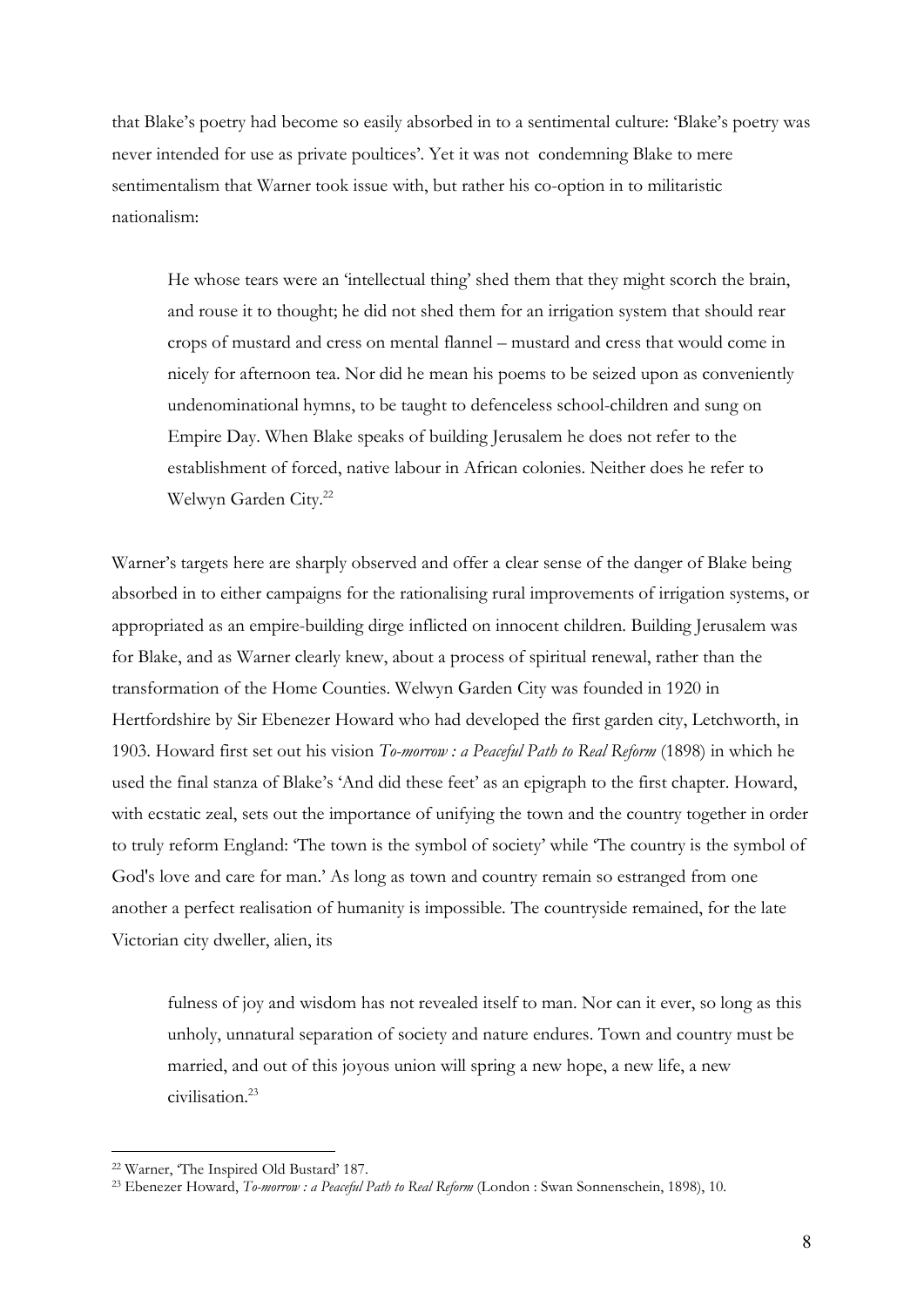It is clear then why Warner had Welwyn Garden City in her sights. Howard had taken Blake's building of Jerusalem literally, imagining a split humanity being healed in five bedroom detached homes with good plumbing and a view of the town green.

Despite misappropriation and misunderstanding, Warner insisted there was life in the old bustard yet. She concluded her reflections by recounting some disobedient lambs that had invaded her front yard. Three lambs, being driven from the Harrow Road to Kensington Gardens, had escaped their flock and made merry in her garden at 121 Inverness Terrace. Several outraged neighbours admonished the intruders, and one onlooker had attempted to 'come in by the gate and drive the marauders out', before Warner threatened him with trespass. And while these three lambs enjoyed their 'Uncovenented leaping and skipping' they 'sang a war song':

Bring me my Bow of burning gold: Bring me my arrows of desire: Bring me my Spear: O clouds unfold! Bring me my Chariot of fire!<sup>24</sup>

Here Blake's poem becomes a war song of a very different stripe. Warner's sheep are, like Blake, attacking a conformist, materialist civilization. Her haughty neighbours who, one imagines, might lustily sing Blake's hymn, would serve to destroy the innocent exuberance of these lambs, and by inference that of the author. These are not the only recalcitrant lambs in Warner's oeuvre; in 'A Song About a Lamb', included in *The Espalier* (1925), a sacrifice of a lamb to God goes horribly awry when, 'by some slight mistake' God's lightning hits the reluctant sacrificer rather than the lamb, which, momentarily in 'a muse', 'soon took heart, and leaped among the pews'.<sup>25</sup> Yet Warner was clearly recalling this incident in her garden in 'Kill Joy', published in *Time Importuned* (1928) where the titular figure, a wolf, observes lambs at play. Unmoved, these speaking lambs explain of the wolf, 'From all his craft and cares/ We will redeem him', at which point 'from all bonds of right/ And wrong unfettered/ He'll dance with us in white/Array'.<sup>26</sup> These lambs retain an innocent purity if not naïveté, and it would seem they are the same creatures of Blake's

<sup>24</sup> Warner, 'The Inspired Old Bustard' 188; Blake, 'Milton,' 514.

<sup>&</sup>lt;sup>25</sup> Sylvia Townsend Warner, 'A Song About a Lamb,' New Collected Poems, ed. Claire Harman (Manchester: Carcanet, 2008), 70.

<sup>&</sup>lt;sup>26</sup> Sylvia Townsend Warner, 'Kill Joy,' New Collected Poems 109-10.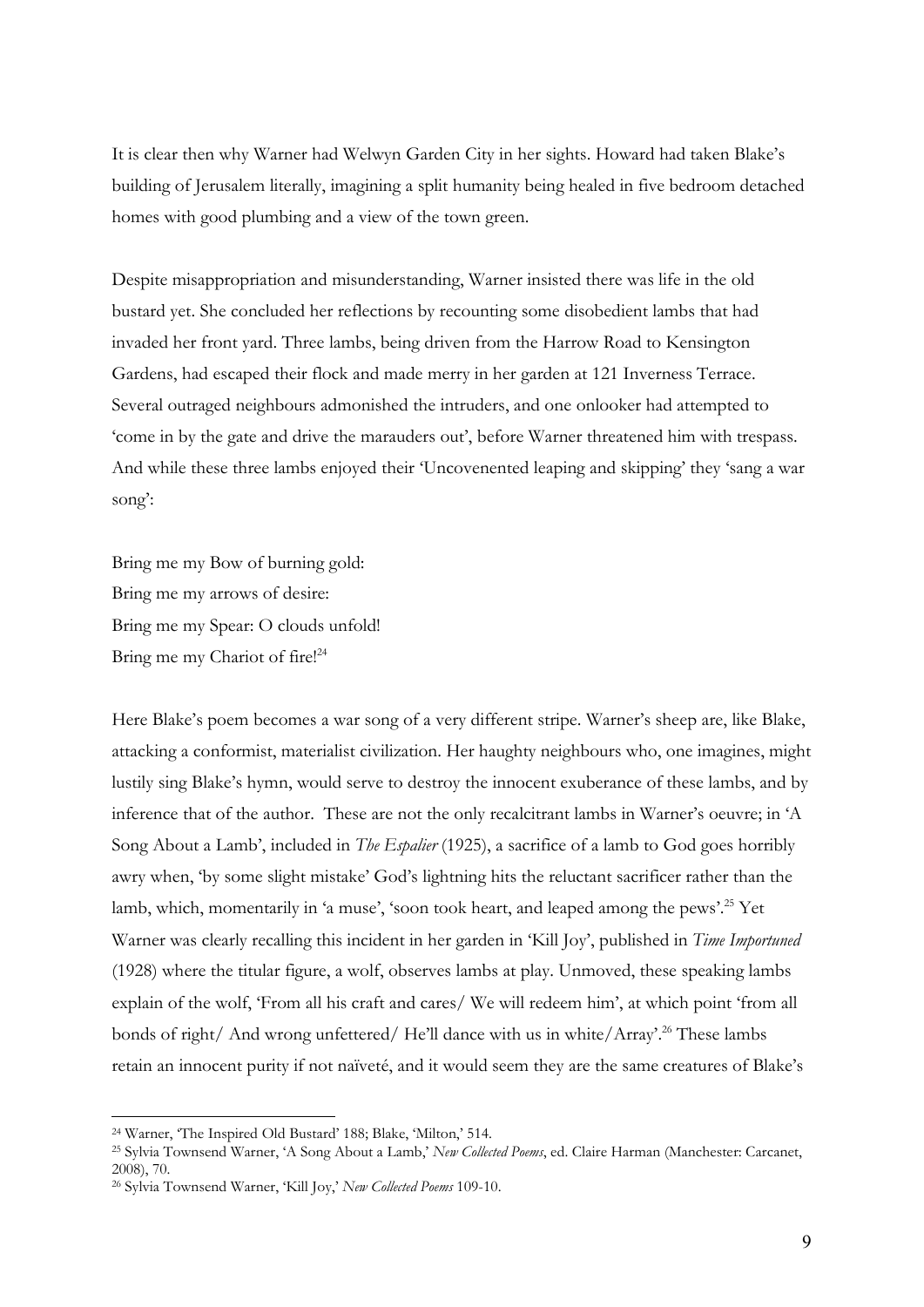"The Lamb', from Songs of Innocence.<sup>27</sup> So, for Warner, Blake is the source of a fierce innocence that acts as an agent of renewal, an alternative to the violence of empire, the conformism of education, and the sterility of the garden suburb.

### Building Jerusalem in Idbury

While Warner was explicit in her rejection of the incorporation of Blake's antinomian vision into contemporary nationalism, it was in her debut novel that she developed her most significant response to Blake's poetry. Warner's deployment of Blake in the novel as an inspiration for Laura's self-realisation was the result of her dissatisfaction with the reformer J.W. Robertson Scott's attempt, both moralising and material, to improve the lives of those living in the countryside. The genesis of Lolly Willowes can be traced back to mid-1920s, a period when Warner became interested in the condition of the countryside. In the autobiographical sketch 'The Way By Which I Have Come' (1939), Warner recalls that having been a 'complete cockney' for five years she was awakened from her metropolitan malaise by a spontaneous decision to purchase an ordnance map of the Essex marshes. Her cartographic spontaneity soon turned into an overwhelming desire to visit the Blackwater estuary, so she duly packed her knapsack and set off for the weekend. A weekend turned into a month, Warner spending her days walking all over the marshes and her evenings chatting to a Mrs May with whom she was lodging. Warner would draw on this trip in her 1929 novel, the historical romance The True Heart, but this was only to be the first of many spontaneous escapes and relocations to the country. The month in Essex got Warner thinking about the countryside, and in winter 1924-5 she dedicated her time to reading contemporary and historical accounts of countryside life, including a series of articles in the Nation published anonymously under the title 'England's Green and Pleasant Land'. In reading these sketches, alongside an historical survey of the English countryside, from *Piers Plowman* through to J. L. Hammond's and Barbara Hammond's The Village Labourer, 1760-1832 (1920) Warner came to the conclusion that the 'English Pastoral was a grim and melancholy thing'.<sup>28</sup> In her survey of Warner's pastoral Mary Jacobs noted that Warner regarded living in the country as an essential step in her political radicalisation during the inter-war period.<sup>29</sup> Yet Lolly Willowes only makes a fleeting appearance in Jacobs's survey, and the complex interplay between that novel and the anti-pastoral of the 1920s requires further explication.

<sup>&</sup>lt;sup>27</sup> William Blake, 'The Lamb,' Complete Poems, 106.

<sup>&</sup>lt;sup>28</sup> Sylvia Townsend Warner, 'The Way by Which I have Come' With The Hunted: Selected Writings ed. Peter Tolhurst (Norwich: Black Dog Books, 2012), 13-20, 16.

<sup>29</sup> Mary Jacobs, "Sylvia Townsend Warner and the Politics of the English Pastoral, 1925–1934." In Davies, Gill et al, eds. Critical Essays on Sylvia Townsend Warner, pp. 61–82.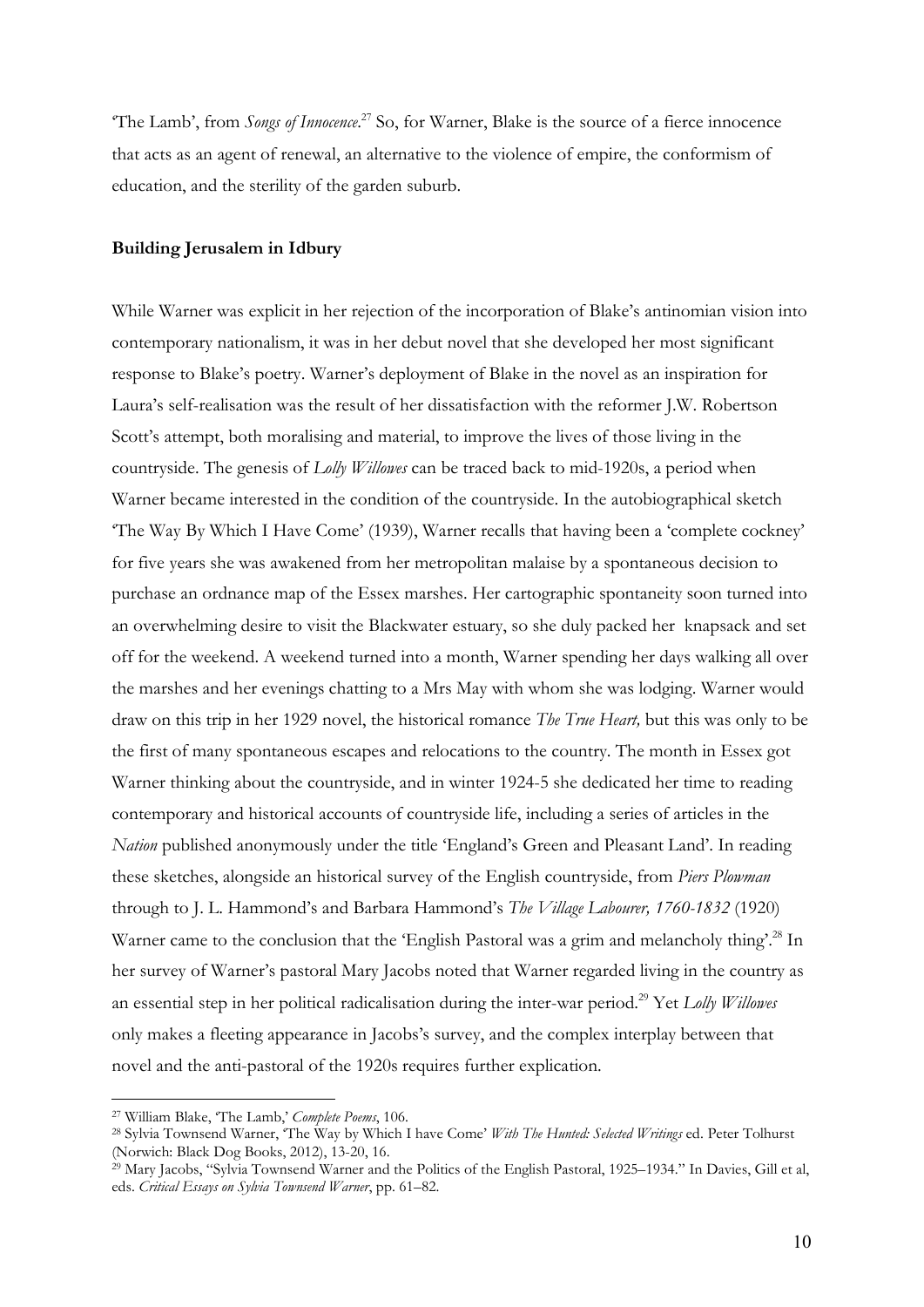Coincidentally, the following summer Warner would respond to an advertisement, also in the Nation, to rent a country cottage from the still-anonymous author of those articles, J. W. Robertson Scott. She spent two months in 1925 in one of the Scotts' cottages in Idbury, a hamlet in the Cotswolds between Burford and Chipping Norton, where she was to work on the novel that became Lolly Willowes. J. W. Robertson Scott was a journalist who when he moved to Idbury at the age of 56 had envisaged semi-retirement from a successful career writing for the Pall Mall Gazette, the Westminster Gazette, and the Daily Chronicle. As Neil Philip notes, Scott made a 'very unlikely rural squire' in the 1920s; he was a pacifist, a vegetarian, a feminist, a freethinker, and a teetotaller.<sup>30</sup> Warner's landlady and landlord were, she soon found out, fellow travellers in their concern with the condition of rural England:

We met, so to speak, around the same cauldron. John and Elspet had also been thinking – for a long time – about the country. It seems incredible now; but, for all that, it is true that when they first went to the Cotswolds it was with intentions of a peaceful retirement, a well-earned rest. The honesty of their hearts set them off again on the most dragon-tracking, Jerusalem-building years of their lives.<sup>31</sup>

The metaphor of the cauldron clearly takes on a freighted significance in light of the plot and central theme of Lolly Willowes. Witchcraft here is translated here into a progressive politics of challenging the stagnation and mismanagement of rural communities. The Scotts' desire to build Jerusalem is also crucial, and indicates one of the key sources of Warner's interest in Blake in these years.

The Robertson Scotts had moved to Idbury in 1923 and quickly had a profound impact on what had been a village in decline, donating the land on which eight new council properties were built, Sunday afternoon lectures were given, and they introduced radio to the village. As John Lowerson notes, Robertson Scott was at the vanguard of the 'rural defensive tradition' that, particularly in the 1930s, drew attention to creeping urbanism and the threat posed to rural life by city-dwellers in search of quaint countrified life.<sup>32</sup> In 1926 the Council for the Preservation of Rural England was established through the auspices of the Royal British Institute of Architects,

<sup>&</sup>lt;sup>30</sup> Neil Philip, 'Robertson Scott and The Countryman' The Journal of the Sylvia Townsend Warner Society (2008), 24-34, 28

<sup>31</sup> Warner, 'The Way by Which I have Come' 15-16.

<sup>&</sup>lt;sup>32</sup> John Lowerson, 'Battles for the Countryside' Class, Culture and Social Change: A New View of the 1930s, ed. Frank Gloversmith (Brighton: Harvester Press, 1980), 258-280, 261.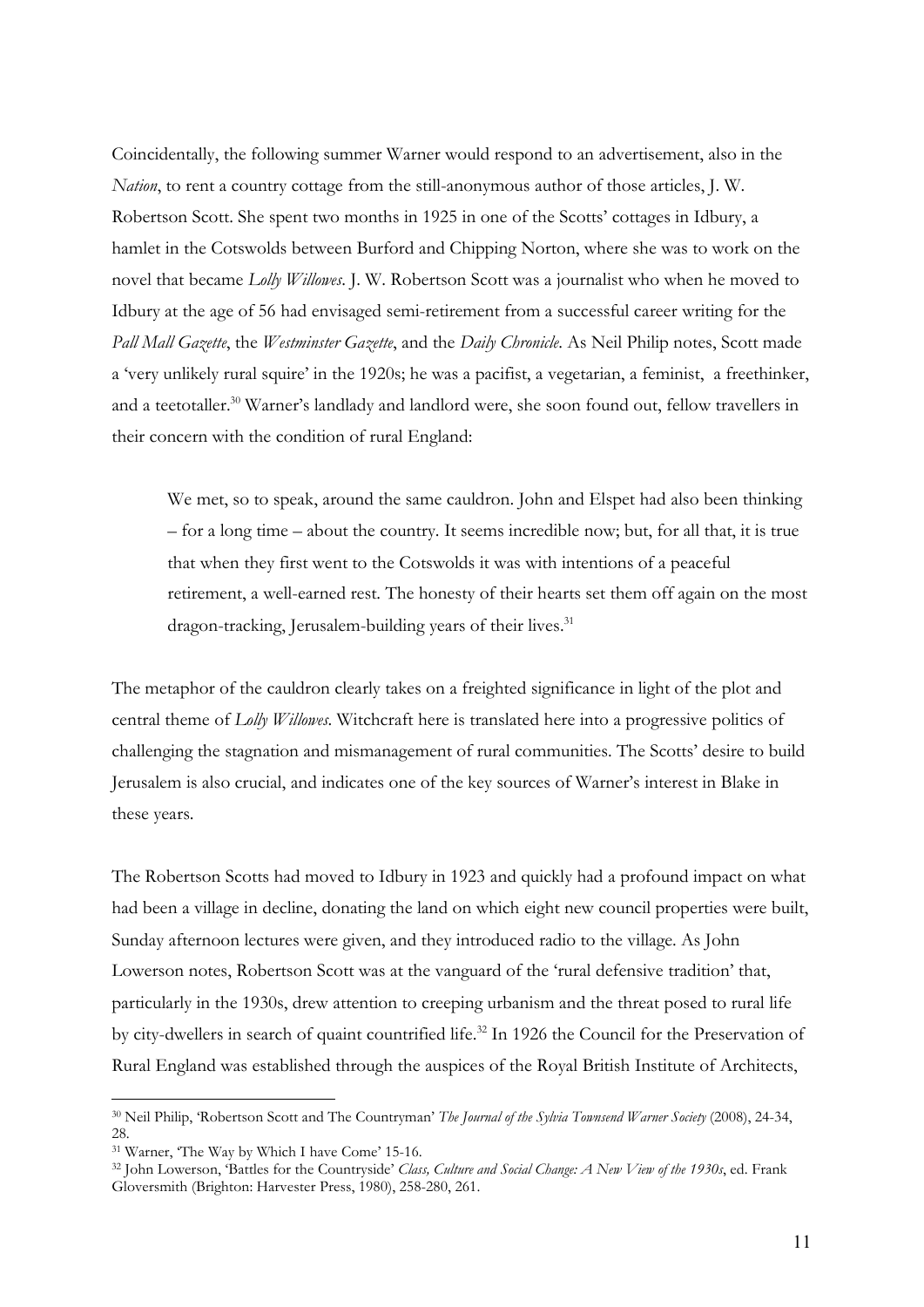whose then president, E. Guy Dawber outlined the primary goal of the body as 'to organise concerted action to secure the protection of rural scenery and the beauty of country towns and villages from disfigurement or injury'.<sup>33</sup> Robertson Scott's project was not, however, a little England model of pastoral preservation but a pragmatic attempt to improve the life of the poor of rural England who had been left behind.

Robertson Scott's series of 26 sketches produced for the *Nation* were collected together as England's Green & Pleasant Land: The Truth Attempted in 1925. They could not be further removed from the spate of nostalgic pastoral travelogues that dominated the market at the time, such as H. V. Morton's In Search of England (1927). The popularity of the saccharine rural idyll in the 1930s was, Alex Potts argues, an attempt to ignore the industrialisation of agriculture in the nineteenth century and return to the imagined England of John Constable who 'had to be plucked up from the past, tidied up and tamed, and then reconstituted as the father of an English landscape vision no-one previously had thought to conjure into existence'.<sup>34</sup> Against this limited, if dominant, version of the countryside was a 'tradition of countryside description as an engaged social analysis of country life,' one that found its apogee in Richard Jefferies's progressivism and continued through into Robertson Scott's portrait of rural life.<sup>35</sup>

England's Green  $\mathcal{Q}$  Pleasant Land describes life in a hamlet – one presumes Idbury – although the sketches are primarily works of fiction. As Robertson Scott explained he had sought to write 'not the literal truth but the *essential* truth'. Before the war, he explained, he had attempted a far more scientific investigation of rural life, 'a laborious combination of preliminary library work, of scrupulous question-and-answering on paper, of elaborate analysis and tabulation, of painstaking photography.' Yet no matter how much he searched after empirical exactitude, the 'results always seemed to fall short of reality. The scientific method broke down because spirit is more than substance.<sup>36</sup> There was a danger, however, in veering into the antithesis of scientific analysis, namely sentimental pastoral or 'nice watercolours' as he termed them, embodied in Felicia Hemans's 'The Homes of England' (1827) which celebrated

The cottage Homes of England!

<sup>&</sup>lt;sup>33</sup> E. Guy Dawber, 'The Preservation of Rural England' Architecture, A Magazine of Architecture and the Applied Arts and Crafts 5: 19 (Nov 1926), 221.

<sup>&</sup>lt;sup>34</sup> Alex Potts, "Constable Country" Between the Wars' Patriotism: The Making and Unmaking of British National Identity, V. III, National Fictions, Ed. Raphael Samuel (London: Routledge, 1989), 160-188, 168

<sup>35</sup> Alex Potts, '"Constable Country" Between the Wars', 161-2.

<sup>&</sup>lt;sup>36</sup> J. W. Robertson Scott, England's Green & Pleasant Land (Harmondsworth: Penguin, 1947), 165-6.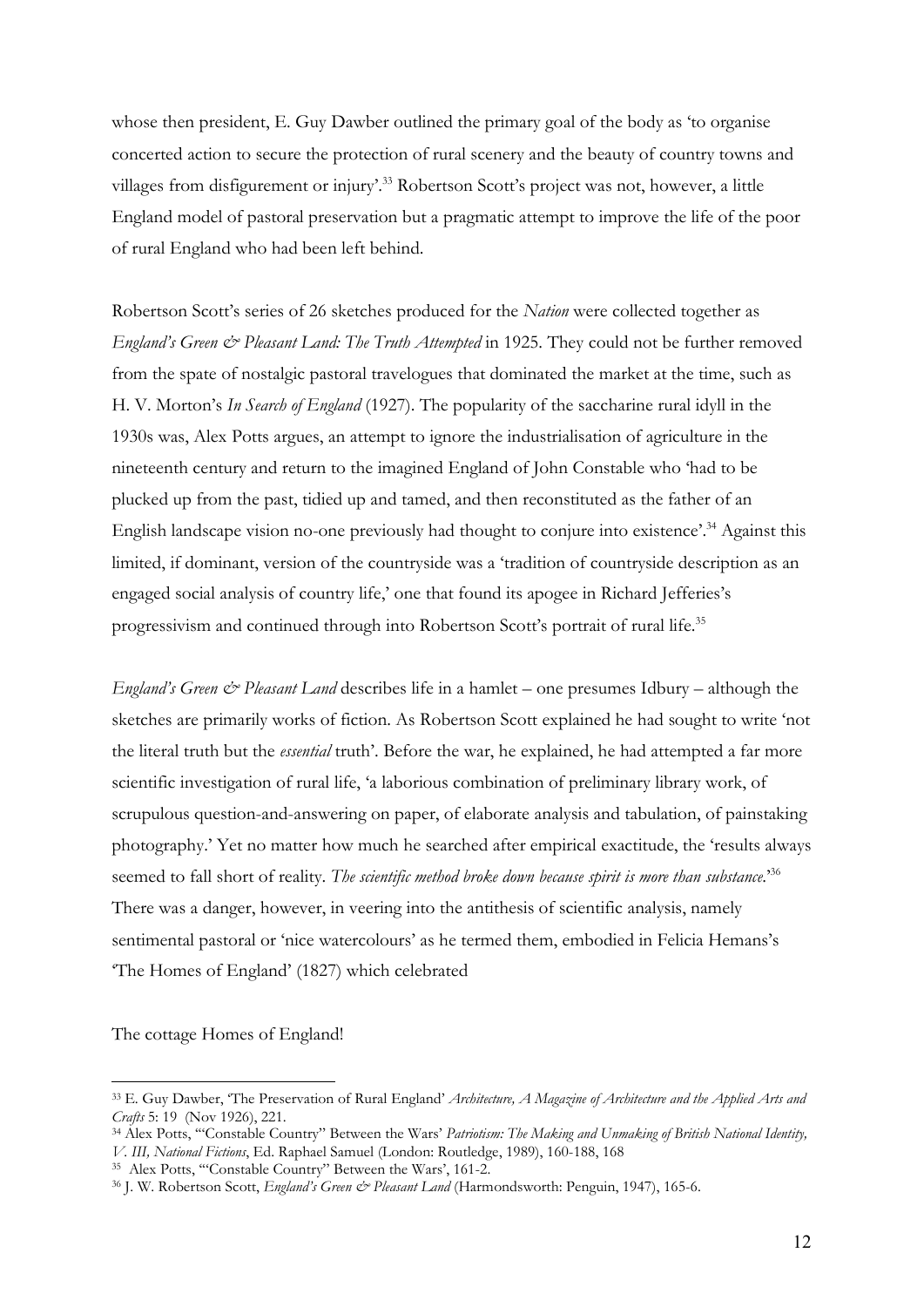By thousands on her plains, They are smiling o'er the silvery brooks, And round the hamlet-fanes. Through glowing orchards forth they peep, Each from its nook of leaves; And fearless there the lowly sleep, As the bird beneath their eaves.<sup>37</sup>

Robertson Scott pitted himself against such easy visions of a rural idyll. It would, he admitted, be easy to retreat into 'the modest comforts of my own house, the simple delights of my own garden, and the serenity for which I live in the country,' yet to do so neglected the bleak reality of the poverty and suffering that surrounded him. His reader had to be prepared for unflinching realism: 'I hope you do not mind me mentioning the stinking privies.'<sup>38</sup> The task that Robertson Scott had set himself then was to steer a course between the Scylla of cold scientific analysis and the Charybdis of romantic illusion. The path towards 'essential truth' was to be found by distilling his observations of country life into a series of representative characters and types: from the lazy and unintelligent rectors and vicars, to the venal and drunkard Farmer Bloss, to Phoebe Gundry the impoverished spinster, to the noble Tory farmer George Ware, Robertson Scott offers an unflinching portrait of rural life.

Yet that portrait is not merely intended as colourful observation, but as part of a trenchant political critique:

We therefore strive.

We patiently, continually strive for a better day, as others have striven, successfully Our faith is that, in time, a way will be made by the swords which are not sheathed, by the mental strife which does not cease while Jerusalem is a-building.<sup>39</sup>

Robertson Scott is of course paraphrasing the final lines of Blake's Preface to *Milton a Poem*, aligning his project of reform with Blake's revolutionary antinomianism. While there are a few moments of Blake-inspired polemic in Robertson Scott's book, there are also some pragmatic suggestions on how to realise Jerusalem. The solution, he averred, was not money, noting the

<sup>&</sup>lt;sup>37</sup> Felicia Hemans, 'The Homes of England' The Poems of Felicia Hemans (Edinburgh: William Blackwood, 1872), 412.

<sup>38</sup> Robertson Scott, England's Green & Pleasant Land, 18.

<sup>&</sup>lt;sup>39</sup> Robertson Scott, England's Green & Pleasant Land, 84.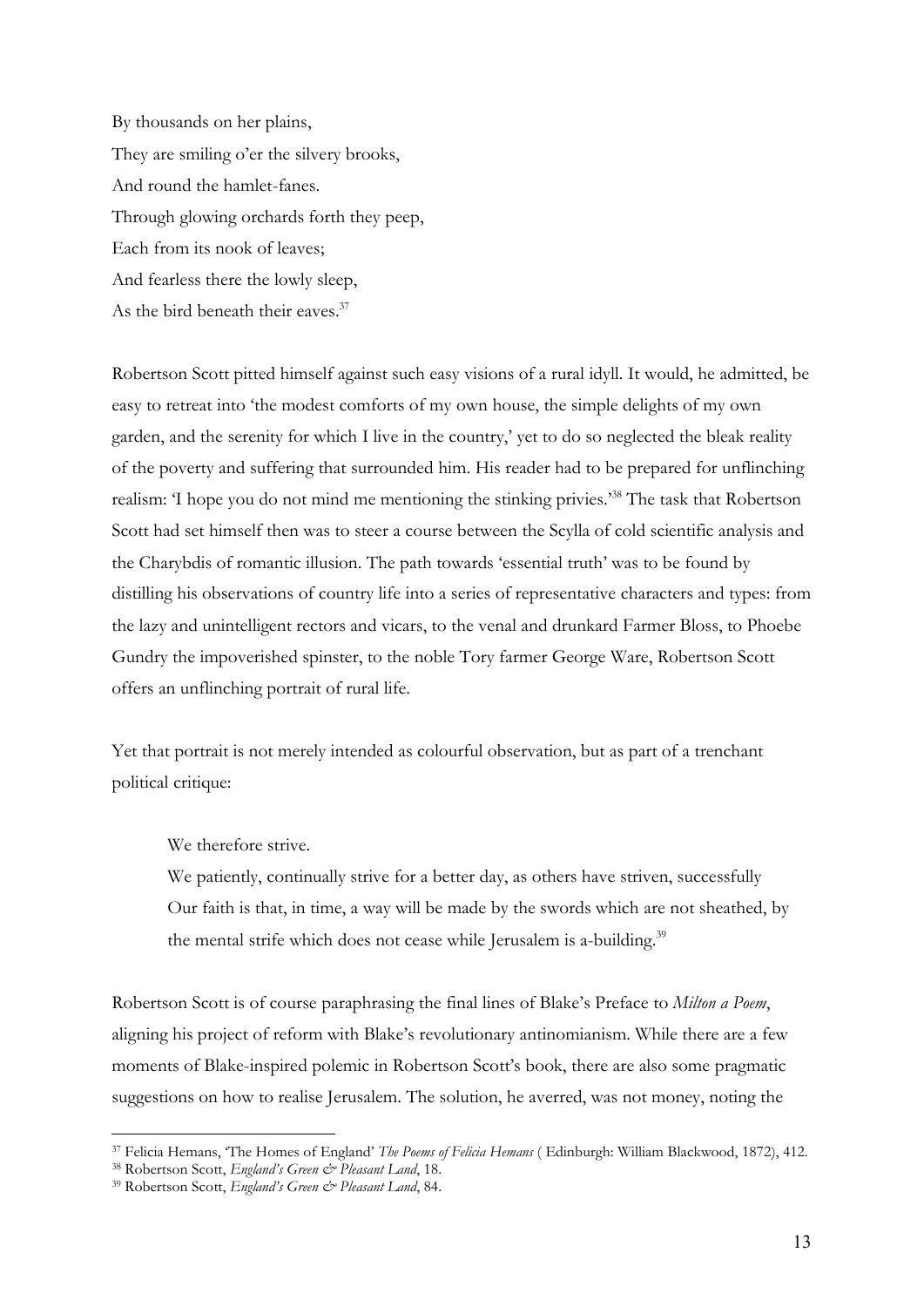excessive national expenditure on alcohol, tobacco and gambling, in comparison to paltry spending on books. No, what the hamlet, what any hamlet needed was 'a stiffening of moral fibre, a development of consciousness or a stretching of minds, better health, better hygienic notions, better ideals, spiritual regeneration.' It was, Robertson Scott feared, not possible to do much for the majority, for 'when the nation awakens to its backwardness , its obtuseness, its sinful neglects, its out-of-dateness, it will be too late … to do much for the grown-ups of the hamlet.' It was then for the children that Robertson Scott toiled, for 'with this new life we shall certainly begin to build Jerusalem.<sup>240</sup>

The frustration that Robertson Scott felt at the demise of rural communities in the 1920s, and of the general ignorance amongst the urban elite of the reality of country life, was to lead him in 1927 to establish The Countryman: A Quarterly Review and Miscellany of Rural Life and Progress which he edited from Idbury for the next 21 years. The first issue of the magazine made it clear that this was not another attempt to emulate the success of *Country Life Illustrated* (launched in 1897). There were no discussion of country sports (Robertson Scott was vehemently opposed to hunting and baiting) or fawning profiles of the great country houses and their residents. Rather, The Countryman was a forum for serious discussion of issues facing the future of the countryside, with contributors including the Liberal MP Sir Francis Acland, the agricultural expert Rowland Prothero, 1st Baron Ernle, and the agricultural educationalist Sir Daniel Hall. As the magazine became more established and its circulation developed it continued to attract the most eminent of contributors, from peers, to politicians, to well-known writers, including G. K. Chesterton, John Galsworthy, Æ (George Russell), Stella Gibbons, Noël Coward, D.H. Lawrence, Virginia Woolf, Naomi Mitchison, and many more.<sup>41</sup> Reflecting on the aspirations of *The Countryman* in 1947, Robertson Scott declared that it had aimed for 'not a pretty-pretty, a trifling or captious picture of rural people and rural life and industry, past or present, but a representation which is true, informing, blithe, and hopeful.'<sup>42</sup>

Warner declared herself 'proud to be one of the original subscribers to *The Countryman'* although her pride was even greater that she was, 'so to speak, one of the original subscribers to Idbury; and I still praise as superlatively tonic that early vintage of The Countryman when the editor and his immediate circle wrote almost the whole of it.<sup>43</sup> Warner would herself contribute to the

<sup>&</sup>lt;sup>40</sup> Robertson Scott, England's Green & Pleasant Land, 155, 158.

<sup>&</sup>lt;sup>41</sup> A full list of contributors to *The Countryman*, 1927-47 can be found in J. W. Robertson Scott, Faith and Works in Fleet Street (London: Hodder and Stoughton, 1947), pp. 96-99.

<sup>&</sup>lt;sup>42</sup> J. W. Robertson Scott, *The Countryman Book* (London: Odhams Press, 1948), x.

<sup>43</sup> Warner, 'The Way by Which I have Come', 17.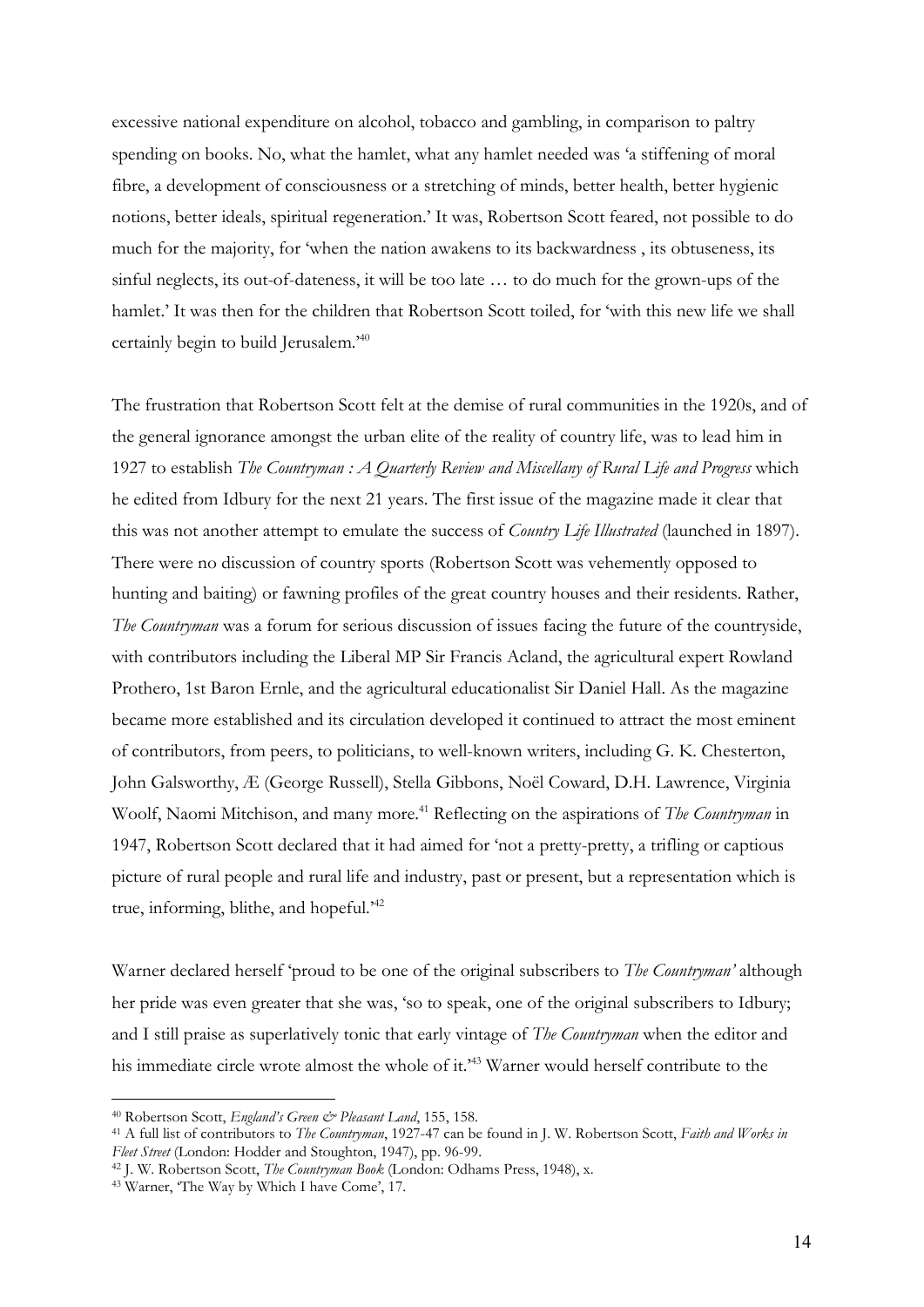magazine, and was also clearly inspired by Robertson Scott's realist documentary style in many of her own portraits of rural life, such as 'Love Green' (1932), her sketch of impoverished village life clearly based on her own observations of Chaldon Herring. That article concludes with an anti-nostalgic realism in which she accepts the necessity of change, writing 'if there should ever come a revival of agriculture the façade which yet screens the change of heart must crumble, and Love Green be a village no longer, but instead, what even now it harkens to be, a small west of England Middletown.'<sup>44</sup> As Patrick Wright notes, the vision of the countryside that emerges in Warner's poetry (and that of Valentine Ackalnd) in the 1930s produced a 'resolutely anti-bucolic' view of the countryside.<sup>45</sup> Being a 'subscriber to Idbury' meant subscribing to a realistic, progressive, contemporary understanding of the countryside. However, if Warner was a fellow traveller of the Robertson Scotts and broadly embraced their reforming zeal, she found elements of their vision of rebuilding Jerusalem condescending and limiting.

#### Laura Willowes's Blakean Epiphanies

-

There are numerous echoes of England's Green & Pleasant Land in Lolly Willowes, but also a subtle critique of Robertson Scott's belief that building a few new cottages does Jerusalem make. Robertson Scott's portrait of country life was patronisingly dismissive of spinsters and of Londoners who seek a new life in rural villages. The portrait of Laura Willowes is a riposte to his limited vision, and ultimately to his whole project of building Jerusalem. As Warner understood, Blake's vision of a reawakened Albion was about casting off the mental shackles of any religious, materialist, or political dogma. Warner explores mental freedom through a complex dialogue with the greatest of Blake's illuminated books, Jerusalem The Emanation of the Giant Albion. Laura Willowes, like Robertson Scott, rejects the pastoral, recalling that as 'her mind groped after something that eluded her experience' during her residence in Apsley Terrace, that she was 'subject to a peculiar type of day-dreaming' in which 'she was in the country, at dusk, and alone, and strangely at peace'. Whether she was on the edge of a wood, or on a marsh she 'never thought of them as being in any way beautiful. It was not beauty at all that she wanted, or, depressed though she was, she would have bought a ticket to somewhere or other upon the Metropolitan railway and gone out to see the recumbent autumnal graces of the country-side' (76-77).<sup>46</sup> Laura's imagined countryside is sustained by a deep-seated desire for freedom, rather

<sup>&</sup>lt;sup>44</sup> Sylvia Townsend Warner, 'Love Green' With The Hunted: Selected Writings ed. Peter Tolhurst (Norwich: Black Dog Books, 2012), 297-309, 309.

<sup>45</sup> Patrick Wright, The Village that Died for England: The Strange Story of Tynham (London: Vintage, 1996), 137.

<sup>&</sup>lt;sup>46</sup> This and all subsequent parenthetical references are taken from Sylvia Townsend Warner, Lolly Willowes; or the Loving Huntsman (London: Virago, 2001).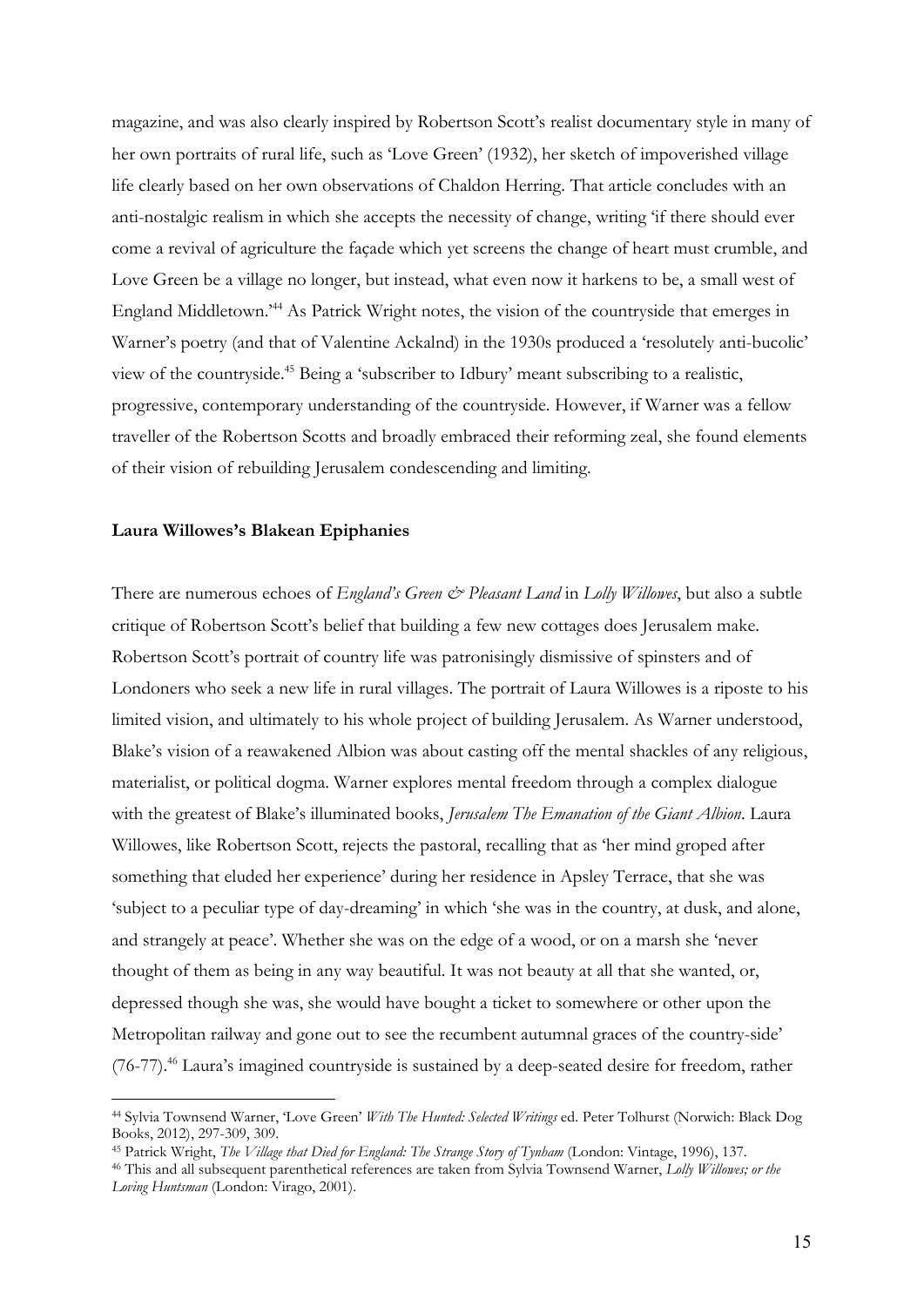than for some bucolic idyll resembling a Constable landscape painting; what Laura seeks is a crepuscular moment in which a liberty of thought and spirit can be realised.

Yet liberty of thought was hardly of such concern to Robertson Scott whose very Victorian view of self-improvement was social and material rather than spiritual. In England's Green & Pleasant Land he focuses in particular on the plight of the spinsters of the hamlet, and in them can be found similarities with Laura Willowes who was, The Bookman's reviewer of the novel assured readers, a type, 'to be met with in every village in the country'. Warner's novel was remarkable for taking this commonplace figure and developing a 'modern and fantastic theory about those endless old maids of the country that are so constantly the butt of novelists and short story writers.<sup>47</sup> Robertson Scott provided portraits of two representative types of the country spinster. A Miss Hinkson, classed by Robertson Scott as amongst 'the lesser betters' is, like Laura, a 'refugee from life' who, as the result of 'a lonely and narrow existence,' has become 'a little odd'. This type of woman is classed by Robertson Scott as 'the victim of an era in which eldest daughters were sacrificed on parental altars. Brought up as a satellite of her parents, deprived of animating education'. Robertson Scott is confident, however, that the lot of the unmarried woman will be improved in the future: 'A later age will know how to make something of a girl who begins life with health, good looks, a sense of humour, and some natural kindliness.<sup>48</sup> This confidence that the village spinster would soon be a thing of the past echoes Laura's niece, Fancy, who, reflecting on her Aunt's uneventful life, exclaims '"how unenterprising women were in the old days"' (6). Yet to declare that some women's unmarried lives were an unfortunate historical anomaly suggests that there is no agency in the decision not to marry. Warner's novel makes it clear that a life of quiet independence, such as Laura leaves after she makes the decision to move to Great Mop, is to be celebrated rather than condescendingly willed away.

The second spinster we encounter is Phoebe Grundy. Born in a 'genteel world', Phoebe Grundy's story, like that of her family more broadly, was one of decline. She had nursed her father, a 'well-off' miller, maltster and farmer' from the time she left finishing school till he died when she was thirty. At this point she was left in the care of her brother, James, who 'managed to fritter away house, mill, malting and farm', and eventually all of Phoebe's share in her father's estate. This trajectory, from gentility to poverty is strikingly similar to Laura Willowes whose father, a brewer, she looks after until he dies when she is passed 'as if she were a piece of family

<sup>47</sup> C. H. W. 'Lolly Willowes' The Bookman 69: 414, (Mar 1926): 326-327.

<sup>48</sup> Robertson Scott, England's Green & Pleasant Land, 35.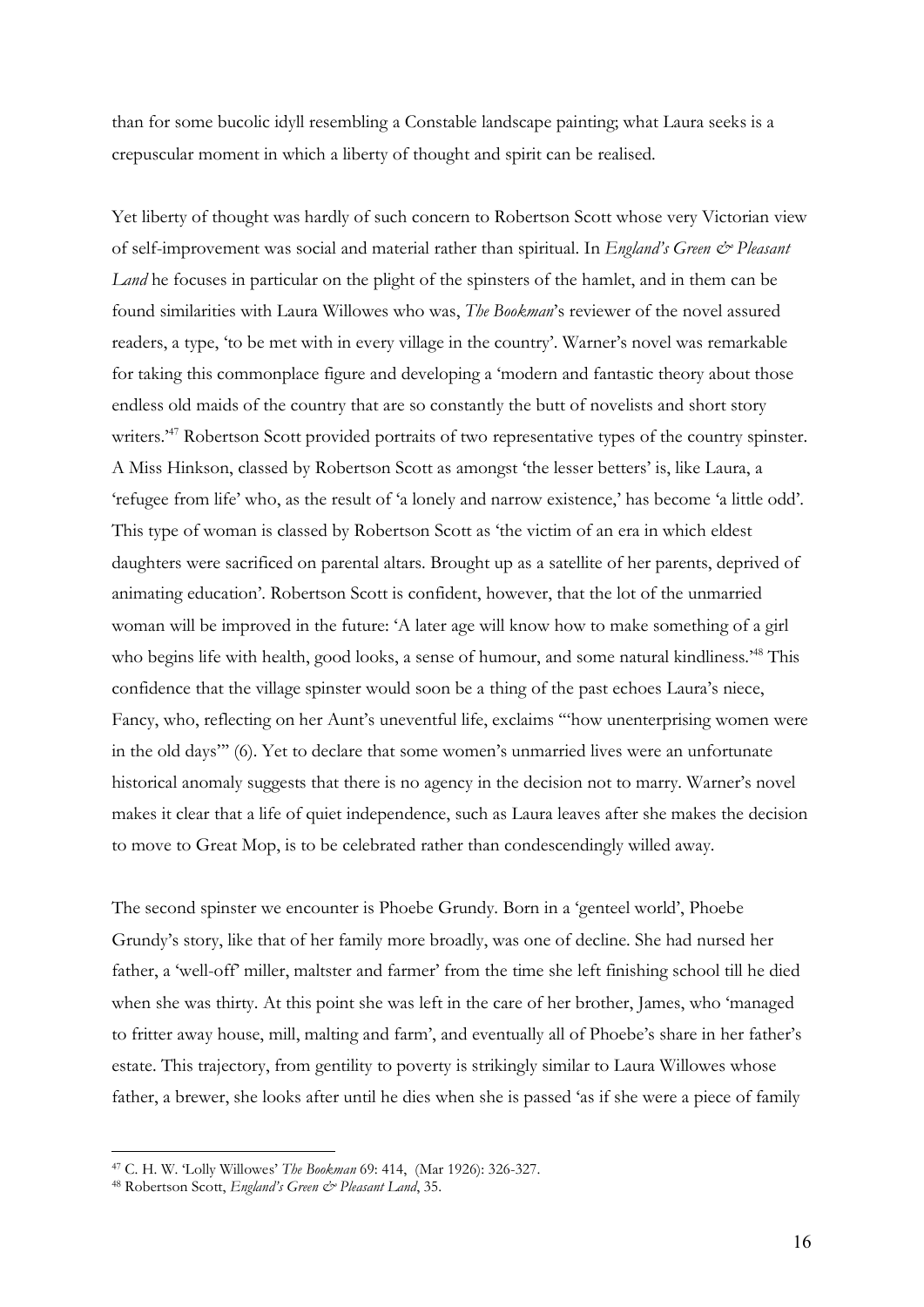property forgotten in a will' to her brother, Henry, who loses most of her inheritance after investing in the Ethiopian Development Syndicate (6). These similarities are confirmed in the poignant metaphor Robertson Scott uses to describe the aging Phoebe Grundy, and from which is found the title of the sketch: 'Like a clinging beech leaf in winter, Phoebe is now in her eighties. Friends prove kinder to her than her relatives ever were, and her unselfishness and charity of thought enrich the hamlet.'<sup>49</sup> That Phoebe may well be a model for Laura is confirmed in the novel just after Laura has had her epiphany in the green grocers on Moscow Road, Bayswater, and has returned home with her chrysanthemums and map and guidebook of the Chilterns, determined to leave the cloying domesticity of Henry and Caroline's house in Apsley Place: 'She unfolded the map. The woods were coloured green and the main roads red. There was a great deal of green. She looked at the beech leaves. As she looked a leaf detached itself and fell slowly.' Dunlop, the servant then enters the room, 'took a deep breath, stooped down, and picked up the beech leaf'(88). The analogy here is ambivalent – either Laura is a solitary beech leaf, like Phoebe Grundy, withering on the vine, or the singular beech leaf represents her newfound independence. Beech trees are a recurrent presence in Laura's life once she leaves for Great Mop; she regularly finds herself in beech woods as she walks around the village, often at moments of self-awakening. The beech tree has long associations with both femininity and knowledge, but Warner destabilises the association as she returns to the image of Dunlop picking up the fallen leaf towards the end of the novel: Satan, she is sure, 'would remove Titus as imperturbably as Dunlop had removed the beech-leaf. She could sit back quite comfortably now, waiting for it to happen' (213). If Satan removes beech leaves it suggests that he maintains an indifference to the lives of unmarried women like Laura, and like Phoebe Grundy. Ultimately, the figure of the witch and the spinster are, for Laura Willowes, cut from the same cloth. As she explains to Satan Mrs Carole would be thought by others 'a typical witch,' but in reality she's 'the typical genteel spinster who's spent herself being useful to people who don't want her' (239). While Robertson Scott bemoaned their plight, Warner gives them both a voice and real agency.

Robertson Scott's portrait of rural spinsters is clearly limiting, failing to understand how their condition may be one of freedom rather than suffering. Problematic too was his attempt to suggest that Londoners who move to the country could not truly take their part in rural life: 'as things are in the hamlets, the place for the sensitive, comfortably-off to be "happy" in is London or some other city.' An integral aspect of London life that rendered its citizens constitutionally unsuitable for rural life was their anonymity, for 'in cities you do not need to know your

<sup>49</sup> Robertson Scott, England's Green & Pleasant Land, 60.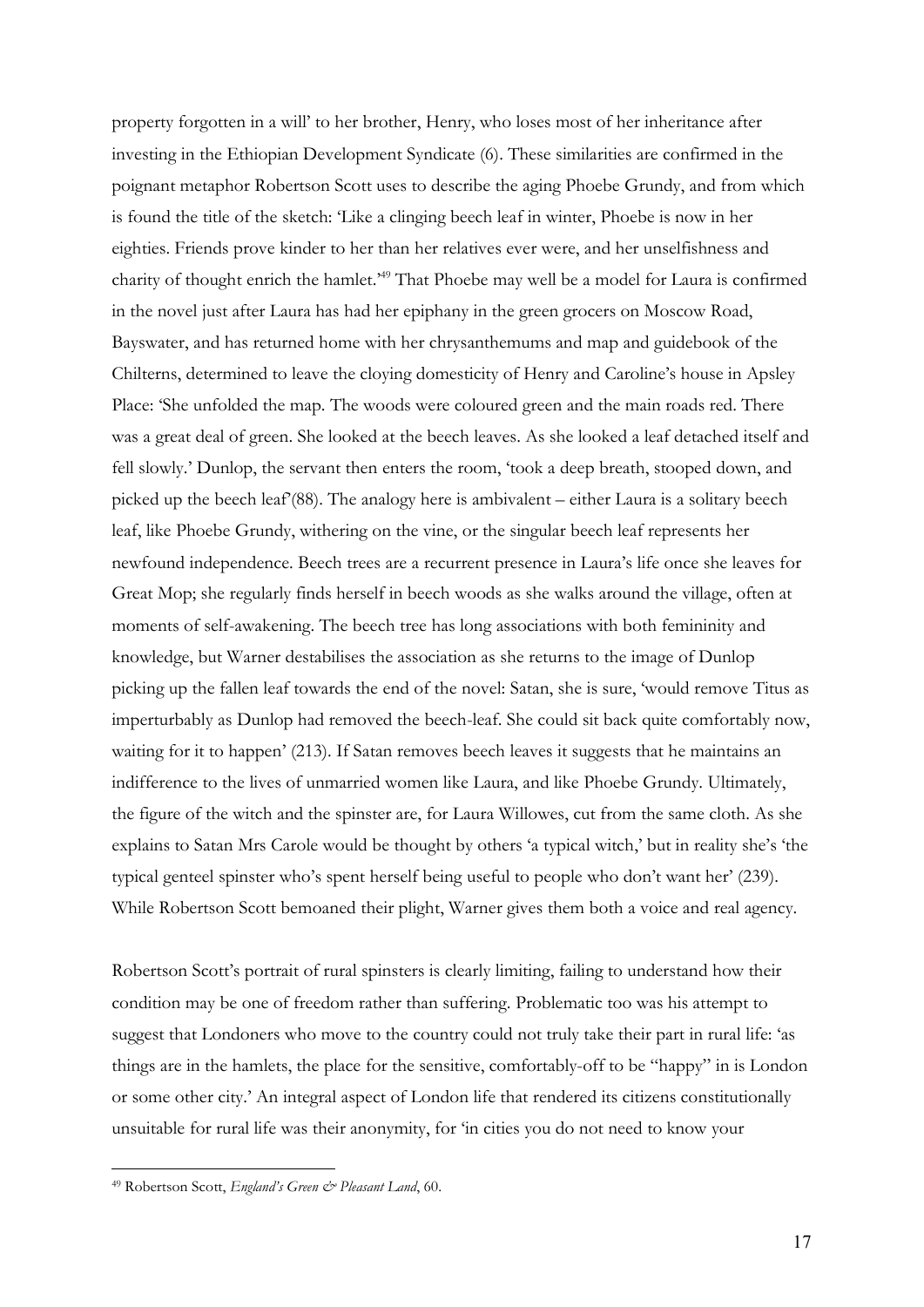neighbours,' whereas in a hamlet you will invariably finds one's self living a life of heightened emotion, bearing your own heart while bearing witness to the very human suffering and hope of those around you.<sup>50</sup> Those Londoners, so ill-suited to rural life were seemingly the audience for whom Robertson Scott was writing. As he counselled his readers: 'there is no particular virtue in leaving London to live in a cottage, a farmhouse, or a manor.' Too often, he suggested, those who did so were much better suited to a garden suburb or 'one of those remoter be-villaged villages' an hour's train ride from London. Those who did make the change to London were, he feared, hardly the most likely to survive, for most of them were, 'in effect, fugitives from life':

Their minds are set on the impossible – on emancipation from life's discipline, on gaining what cannot be found, 'happiness' outside themselves. The have been leaners on London, and now they would lean on 'Nature'. Why should their characters grow more meritorious in the country? They will rub brains with no one. The will be free from the criticisms of their 'social equals'. The have forced themselves away from the restrictions and stimulus of life.<sup>51</sup>

Robertson Scott was convinced that there was nothing beneficial for those misfits who escaped London for hamlet life. Lest anyone suggest that the arrival of Londoners might somehow elevate the moral standards of the hamlet-dwellers, Robertson Scott intimates that countryfolk were 'more civilized in some essentials than the townees'. Long-term residents of the hamlet were not to be fooled by the new arrivals: 'Who, the hamlet asks with confidence, would not live in London if he could.'<sup>52</sup> Robertson Scott's clear animosity to those Londoners who have 'failed to fit themselves to their own' would have been something of an affront to Sylvia Townsend Warner who had begun to see herself as constitutionally unsuited to a London life. Laura Willowes's migration to Great Mop takes on a freighted significance in light of Robertson Scott's work. While she may have shared his sense of a need for a rejuvenation of the countryside, Warner's novel troubles two of his conclusions about the countryside of the 1920s. In providing such a rich portrait of a spinster who had escaped the conformity of London for village life Warner was making a case for the value of individual freedom and, and she did so by once again turning to William Blake.

<sup>50</sup> Robertson Scott, England's Green & Pleasant Land, 21.

<sup>51</sup> Robertson Scott, England's Green & Pleasant Land, 39.

<sup>52</sup> Robertson Scott, England's Green & Pleasant Land, 40.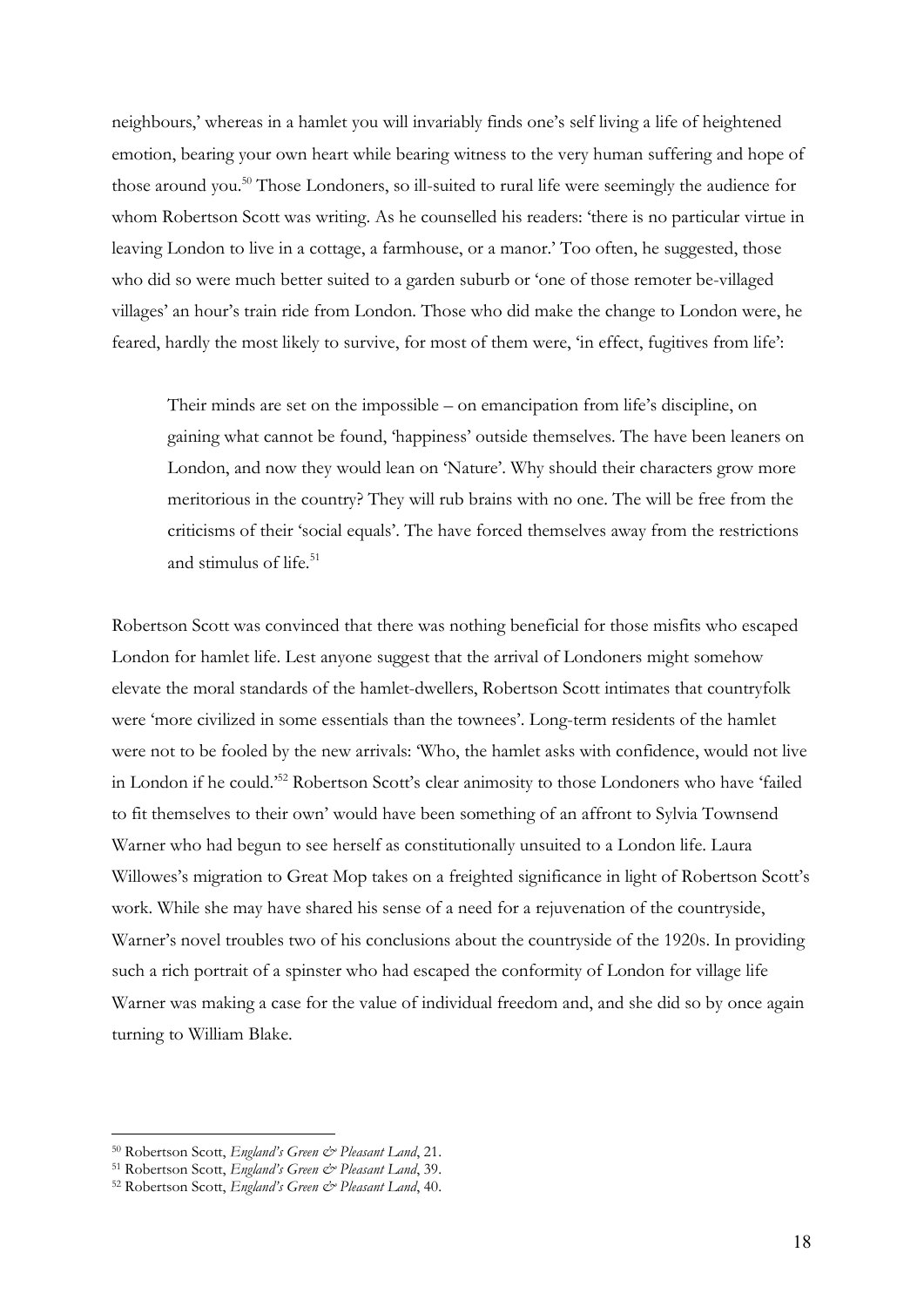Laura Willowes's Blakean epiphanies need to be understood within the broader model of education and self-development in the novel. Laura, unassuming and to her family seemingly without initiative, had been sequestering herself in the library of Lady Place, reading promiscuously and inappropriately: 'as she was generally ignorant of the books which their daughters read, the neighbouring mammas considered her rather ignorant' (24). Yet, like all the small, and seemingly incidental details in the novel, Laura's programme of reading is far from arbitrary: Joseph Glanvill on witches, most likely Saducismus Triumphatus: or, Full and plain evidence concerning witches and apparitions (1681)and John Locke's An Essay Concerning Human Understanding (1690). While the former's attack on witchcraft may seem merely ironic given Laura's later pact with Satan, her self-education has taken her to the heart of debates around rationalism in the late seventeenth century. The immersion in Locke makes even greater sense when we consider Laura's later conversion to Blake. In Milton, Blake considers Locke, Newton and Bacon an unholy Trinity of materialism and rationalism, and the rejuvenation of England's could only come with their downfall: 'To cast off Bacon, Locke & Newton from Albions covering / To take off his filthy garments, & clothe him with Imagination/ To cast aside from Poetry, all that is not Inspiration'.<sup>53</sup> Albion's freedom could only come by turning from rationality to the imagination, from reason to inspiration, so it is necessary for Warner to frame Laura's journey as one from unthinking rationalism to imaginative revelation.

Throughout the novel Laura's restlessness, her nagging sense that something is not quite right, is – little does she realise at the time – tied to her imaginative susceptibility to a mystical world view. At first she sees London as her oppressor, yet her dawning realisation is that it is not the geographical place, but modernity and reason that constrain her. 'Her mind', Warner writes, 'was groping after something that was shadowy and menacing, and yet in some way congenial'. When she was in these moods of restless melancholy, she would find herself walking all over the city, on a quest, the object of which she knew not. On such walks she likes to imagine herself in Defoe's London, when 'there was still darkness in men's minds'. There are two locations in particular that almost allow for the revelation she is seeking: 'Once, hemmed in by the jostling tombstones at Bunhill Fields, she almost pounced on the clue to her disquiet; and once again, in the goods-yard of the G.W.R., where she had gone to find, not her own secret, but a case of apples for Caroline' (77). A Nonconformist burial ground, Bunhill Fields is the resting place of Daniel Defoe, John Bunyan, and, of course William Blake. Beside Blake's grave she is able to grasp the necessity for mental freedom, as she does in the goods yards of the Great Western

<sup>53</sup> William Blake, 'Milton', 604.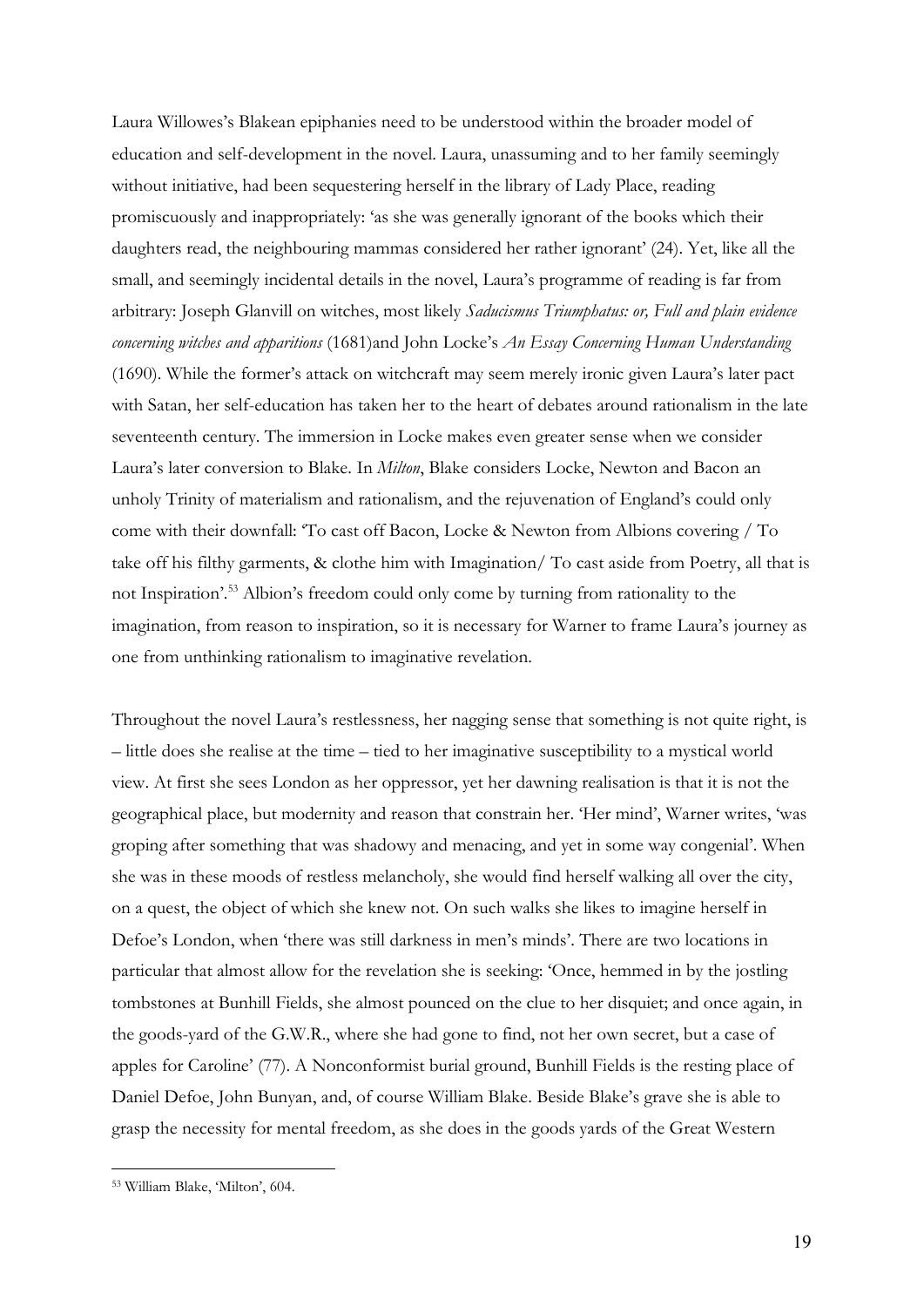Railway in Paddington which becomes, as the novel goes on, an important site in Laura's selfrealization. It is in walking the hills around Great Mop that she is first truly aware of the presence of her 'loving huntsman', Satan, and it is the memory of it that sees 'all her thoughts slid together again like a pack of hounds that have picked up the scent'. The sound of a goods train whistle in the darkness of the Chilterns is the catalyst for her to remember an earlier moment of unease:

In the goods yard at Paddington she had almost pounced on the clue, the clue to the secret country of her mind. The country was desolate and half-lit, and she walked there alone, mistress of it, and, mistress, too, of the terror that roamed over the blank fields and haunted round her. Here was country just so desolate and half-lit. She was alone, just as in her dreams, and the terror had come to keep her company, and crouched by her side, half in fawning, half in readiness to pounce. All this because of a goods train that labored up a cutting. What was this cabal of darkness, suborning her own imagination to plot against her? What were these iron hunters doing near mournful, ever-weeping Paddington? (135)

What Laura has been seeking all along has been 'the secret country of her mind', and this 'desolate and half-lit' place could – little did she know – have been found in London as easily as the Chilterns. This is made clear in the reference to Paddington; in a very literal sense she has just heard a night train which is taking goods – perhaps even apples – to Paddington station, but there is a much more literary register. In the greatest of Blake's prophetic books, *Jerusalem*, the whole of London is transposed in to a battleground for the soul of Albion, and Paddington has a particularly important significance for Blake. The fields of North London, from Islington to Marylebone, to Primrose Hill and Saint John's Wood 'Were builded over with pillars of gold; And there Jerusalem's pillars stood.' Yet in contrast to the prelapsarian peace of these fields is Paddington, and Warner's part quotation from Blake's vision of the area is crucial:

What are those Golden Builders doing

Near mournful ever-weeping Paddington,

Standing above that mighty ruin,

Where Satan the first victory won;<sup>54</sup>

<sup>54</sup> Blake, 'Jerusalem' The Complete Poems, 686.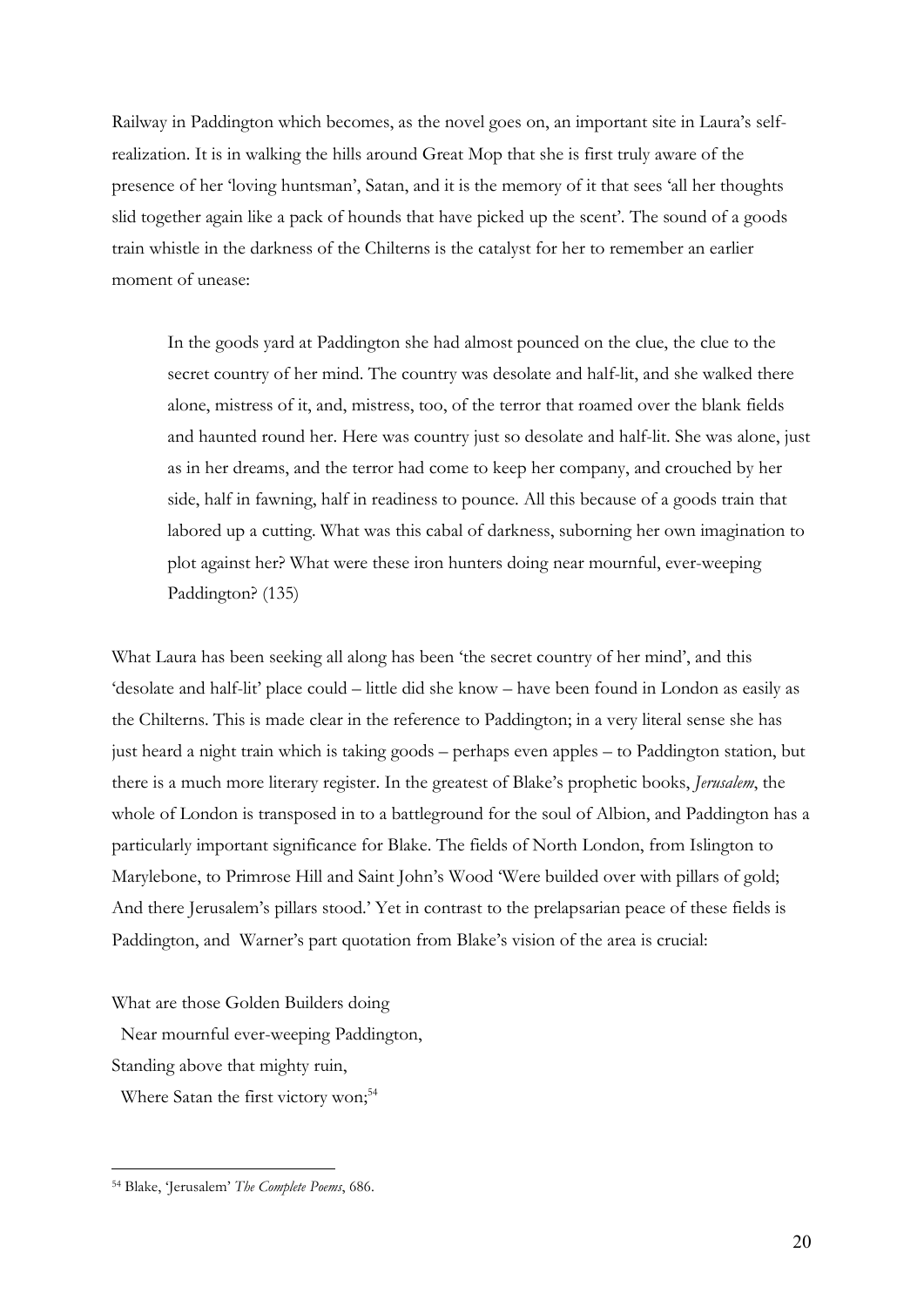Early in Blake's life the whole of central London north of Oxford Street was open field land. Yet by the second decade of the nineteenth century, when Blake was writing Jerusalem, Paddington was a squalid village predominantly inhabited by Irish labourers.<sup>55</sup> It was of course, at the G.W.R. goods yard in Paddington that Satan one his first victory over Laura, the first moment where she had her first inkling of her 'secret', but at this point she cannot still grasp the significance of her intuition. She remains 'baffled': 'For a moment it has seemed as though the clue were found, but it has slid through her hands again' (135). The following morning, Laura concludes that the goods train was directing her towards Paddington. Warner's citation of Blake here suggests Laura is able to grasp spiritual transformation wherever it may be found. Her Paddington is not 'mournful' and 'ever-weeping' but powerfully transformative. Laura is gifted with an innate ability to see and feel the dark freedom of Satan, a freedom which Warner links with Blake's overcoming of conformism.

It is only towards the end of the novel, having met Satan, manifesting this time as a gardener in Wickendon, that Laura truly begins to grasp the significance of Paddington. It is this encounter that is key to Laura's self-realisation of her agency and power as a woman, and its location is crucial to Laura's understanding of a Blakean diabolism. Laura finds herself at 'Maulgrave Folly', erected by 'Sir Ralph Maulgrave, the Satanic Baronet, the libertine, the atheist, who drank out of a skull, who played away his mistress, and pistolled the winner, who rode about Buckinghamshire on a zebra' (226-7). It is clear that this is thinly fictionalised Sir Francis Dashwood, and that Laura has found herself gazing at an edifice modelled on the Dashwood Mausoleum on West Wycombe Hill. Dashwood was a notorious eighteenth century libertine, politician, and rake who set up the 'Hellfire Club' in 1746, allegedly dedicated to pagan and Bacchic worship, but in reality a bawdy drinking club.<sup>56</sup> The trivial transgressions and sham ceremonials of the 'Satanic Baronet' are precisely what Laura despises as manifestations of pagan practices. 'Poor gentleman', she thinks, 'how completely he had misunderstood the Devil!' (227). Immediately after this reflection, Satan appears, and tells Laura that despite the hill they sit on being denuded of trees, it still lives, for 'once a wood, always a wood'. There follows one of the most extraordinary passages in the novel in which we grasp the contours of the satanic for Warner: the holy and the enchanted may be repressed by the forces of modernity, but to the satanic mind they always retain their power:

<sup>55</sup> David Erdman, Blake: Prophet Against Empire (New York: Dover, 1991), 473-4.

<sup>56</sup> See Evelyn Lord, The Hellfire Clubs: Sex, Satanism and Secret Societies (New Haven: Yale University Press, 2010), 97-114.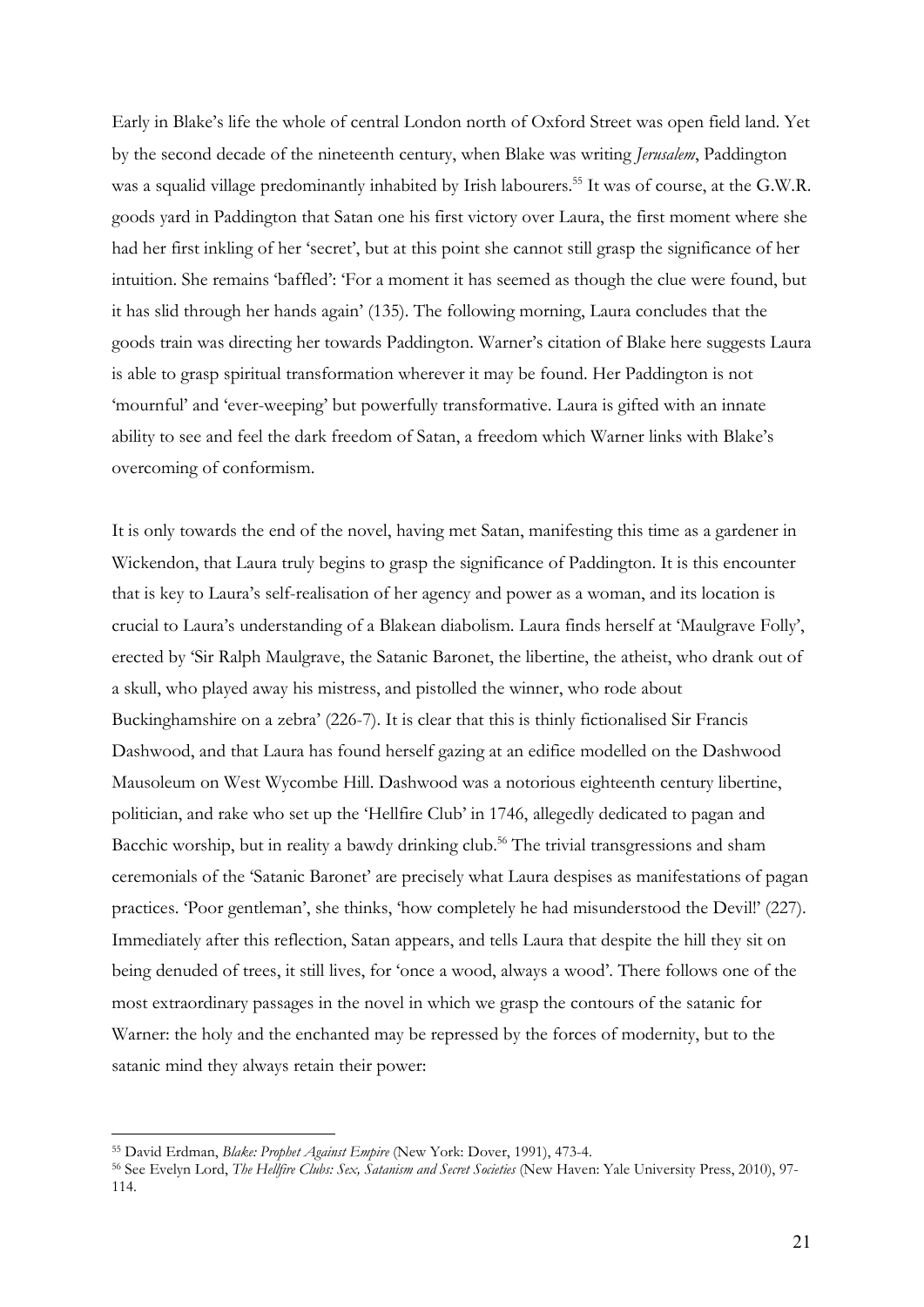The good yards at Paddington, for instance--a savage place! as holy and enchanted as ever it had been. Not one of the monuments and tinkerings of man could impose on the satanic mind. The Vatican and the Crystal Palace, and all the neat human nest-boxes in rows, Balham and Fulham and the Cromwell Road – he saw through them, they went flop like card-houses, the bricks were earth again, and the steel girders burrowed shrieking into the veins of earth, and the dead timber was restored to the ghostly groves. Wolves howled through the streets of Paris, the foxes played in the throne- room of Schönbrunn, and in the basement at Apsley Terrace the mammoth slowly revolved, trampling out its lair.

Paddington would remain forever savage, holy, and enchanted. Yet here Warner's allusion is not only to Blake but also to Samuel Taylor Coleridge's 'Kubla Kahn' in which the opium-fuelled visionary landscape is described as:

A savage place! as holy and enchanted As e'er beneath a waning moon was haunted By woman wailing for her demon-lover!<sup>57</sup>

-

It is of course in Paddington that Laura first has some inkling of the power of her own demonlover, her 'Prince of Darkness', Satan (173). In fusing together two of the great visionary poets of the language, Warner aligns Laura's satanic possession with the Romantic rejection of the material and mental shackles of modernity in which urban development, religious institutions, and political oppression try, but ultimately cannot, impose limits on the human imagination. The truly Satanic, for Warner, is a creative destruction of all dominant forms of belief. In Blake's world the devil and the attendant evil he represents are understood to be those forces or energies antithetical to reason. As Blake made clear in 'The Marriage of Heaven and Hell' to repress good and evil, body or soul, creativity of reason, is destructive:

> Without Contraries is no progression. Attraction and Repulsion, Reason and Energy, Love and Hate, are necessary to Human existence.

 From these contraries spring what the religious call Good and Evil. Good is the passive that obeys Reason. Evil is the active springing from Energy.

<sup>57</sup> Samuel Taylor Coleridge, 'Kubla Kahn' The Major Works, ed. H.J. Jackson (Oxford: Oxford University Press, 2008), 102-4.